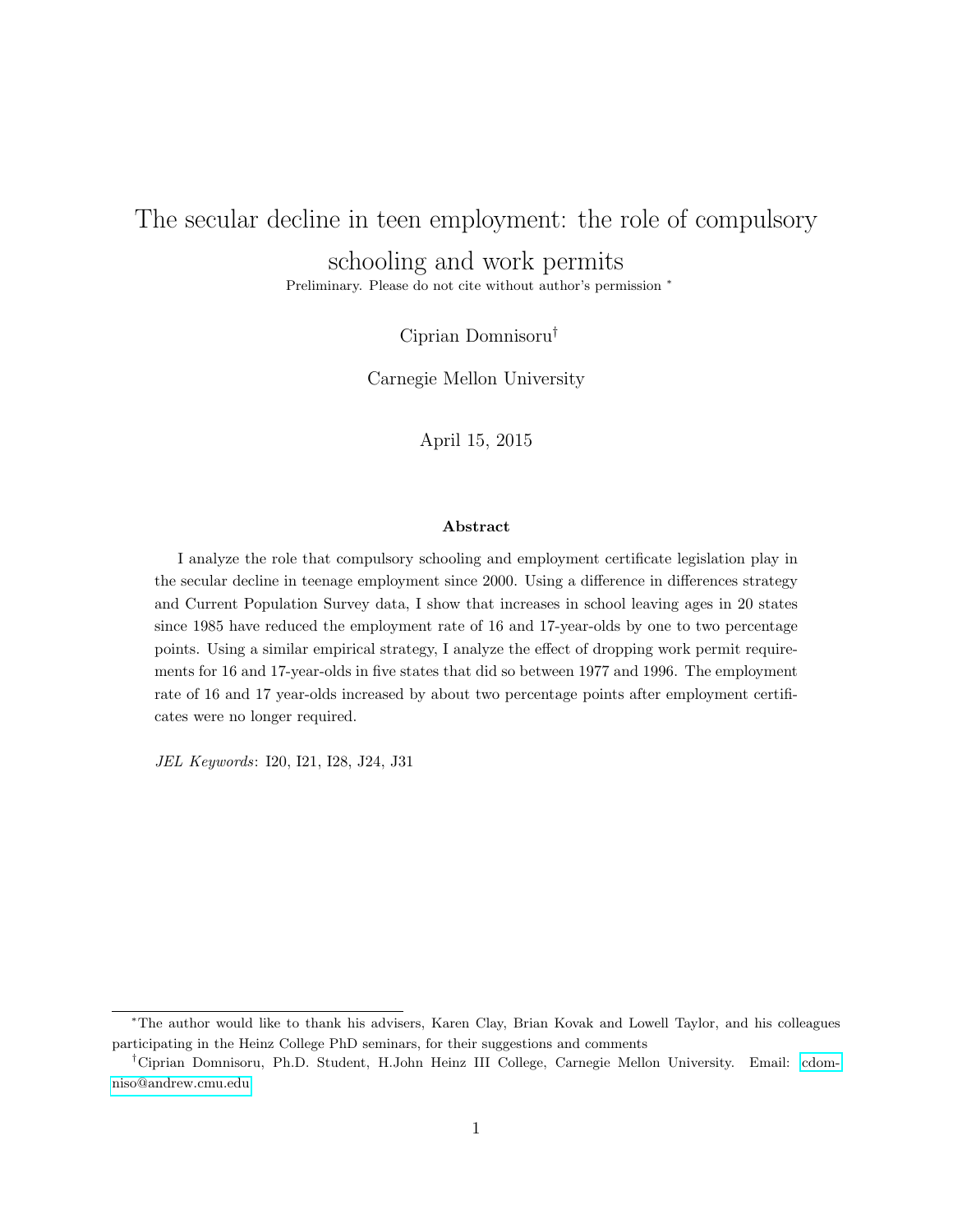## 1 Introduction

Teenage employment has experienced a secular decline since 2000. The decline was triggered by the March-November 2001 recession, but continued through stages of expansion and accelerated in the latest recession (Figure 1). Analyses of this secular decline have argued that business cycle patterns cannot fully acccount for the drop in teenage employment (Aaronson et al, 2006; Smith, 2011). Using data until the end of 2010, Smith (2011) showed the counterfactual employment to population rate was two percentage points above the actual rate. The literature has not, however, analyzed the role played by increases in the maximal school leaving age introduced in 20 states since 1987, nor the increasingly tougher truancy and employment certificate laws. I show that increases in the school leaving age account for one to two percentage points of the decrease in employment in states that passed compulsory schooling laws. The 20 states passing such laws account for 44 per cent of the 2013 US population. The employment decline in these states following the introduction of compulsory schooling laws accounts for about one percentage point of the unaccounted decline in the employment to population ratio.

Working during high school is increasingly less common in the United States. In the 1980 High School and Beyond Survey, 44 per cent of enrolled sophomores and 64 per cent of enrolled seniors were employed during the school year (Lewin-Epstein, 1981). Figure 1 shows the significant decline in employment rates for 16 and 17-year-olds between 1984 and 2013 : from 35 to about 10 per cent for seventeen year olds, and from 35 to under 20 per cent for seventeen year olds. Aaronson et al (2006) and Smith (2012) have considered increases in school enrollment as explanations for the decline in teenage employment. Figure 2 however shows that the enrollment rate of 16-year-olds has been relatively constant between 1994 and 2008, a period in which employment decreased considerably. Enrollment increases for seventeen year olds have not exceeded two percentage points since 1994, while the drop in employment was about 15 percentage points. The decline in labor force participation over the past ten years has been so significant that it impacts overall labor force participation. As such, it became a puzzle, leading researchers to discuss the unexplained nature of part of the decline (Aaronson et al, 2006) and to conclude "there is little research on why employment has fallen" (Smith, 2011).

But apart from explaining the macroeconomic labor force participation puzzle, the decline in teenage employment is of policy interest in itself. Part time jobs may give young people better work habits and help them make more informed career choices. Early labor market experiences may also raise subsequent earnings. The federal government supports the notion that students should work during high school as a way of ensuring a smoother transition to full time employment. For example, the Federal School-to-Work Transition Act of 1994 provided 100 million dollars in support of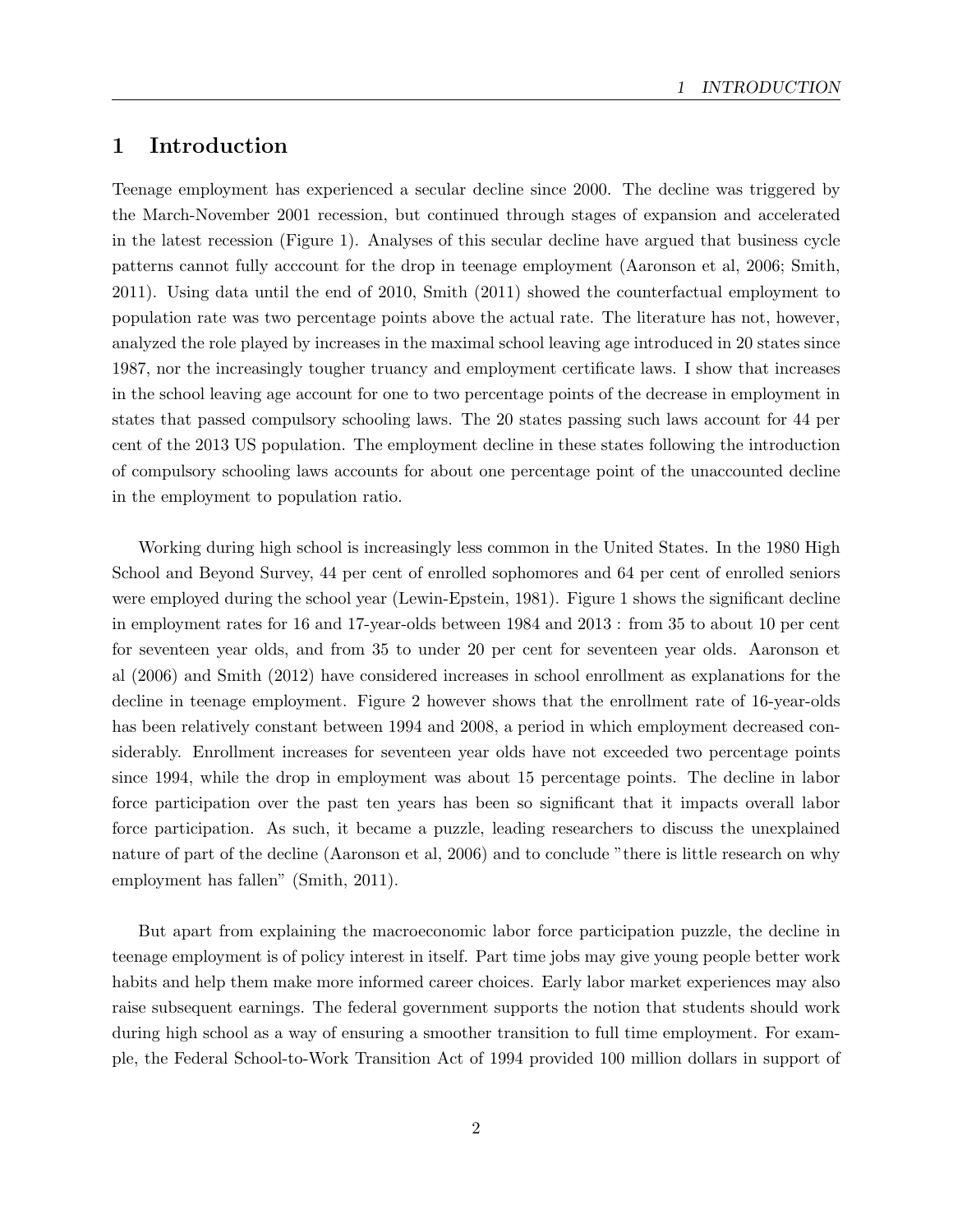state school to work initiatives. Working during high school is believed to result in the acquisition of skills, experience and work habits, which would improve students' productivity and later chances of finding employment.

Critics of student employment during high school point to the displacement effect that time spent working has on time spent learning. In response to these concerns, some states passed bills to reduce the number of hours high school students are allowed to work during the school week. Concerns that long hours of work lead to poorer academic outcomes are supported by research. Tyler (2003) uses NELS88 data and shows that a decrease of 10 hours per week in working hours results in a 0.2 standard deviation increase in math scores for twelfth graders. Eckstein and Wolpin (1998) use NLSY79 data and estimate a sequential decision model of high school attendance and work. They find that working full time results in a 0.135 point reduction in cumulative grade point average (on a four-point scale).

If employment during high school is to some extent detrimental to academic performance, it conflicts with another popular policy goal, increasing high school enrollment and graduation rates. Having a high school diploma significantly reduces the risk of unemployment and leads to higher lifetime earnings. The policy goal of increasing high school graduation rates has been specifically addressed through changes in the minimal school leaving age. Twenty states have increased the minimal school leaving age over the past 25 years (twice, in the case of Louisiana) (Table 1). However, enforcing compulsory schooling laws when the enrollment rate is more than 90 per cent is a difficult task, as the reasons why a select, relatively small set of students drop out of high school may be very diverse, pressing and stronger than any incentives and enforcement mechanisms used by school truancy boards. I show the effects of such policy changes on the overall enrollment rate are statistically insignificant, but can reach statistically significant effects of 3 percentage points for teenagers in households in the lowest household income decile (Table 5).

In the push to enforce compulsory schooling policies, states have resorted to mechanisms that limit the probable high school drop out student's outside options: limiting driving priviliges ('no pass no drive policies') or conditioning the issuance of a work permit on school enrollment (and performance) . Work permits, or employment certificates, are child labor requirements meant to ensure employers document the age of minors and are made aware of the special nightwork, total hours, health, safety and other special restrictions that apply to minor employees. Eighteen states currently require an employment certificate for minors aged 16 or 17. When compulsory schooling laws increase the minimal school leaving age past the age of sixteen, employment certificates can only be issued if the minor is enrolled in school (with some exceptions, discussed in Section 3). Section 4 elaborates on a theoretical prediction that compulsory schooling laws send a negative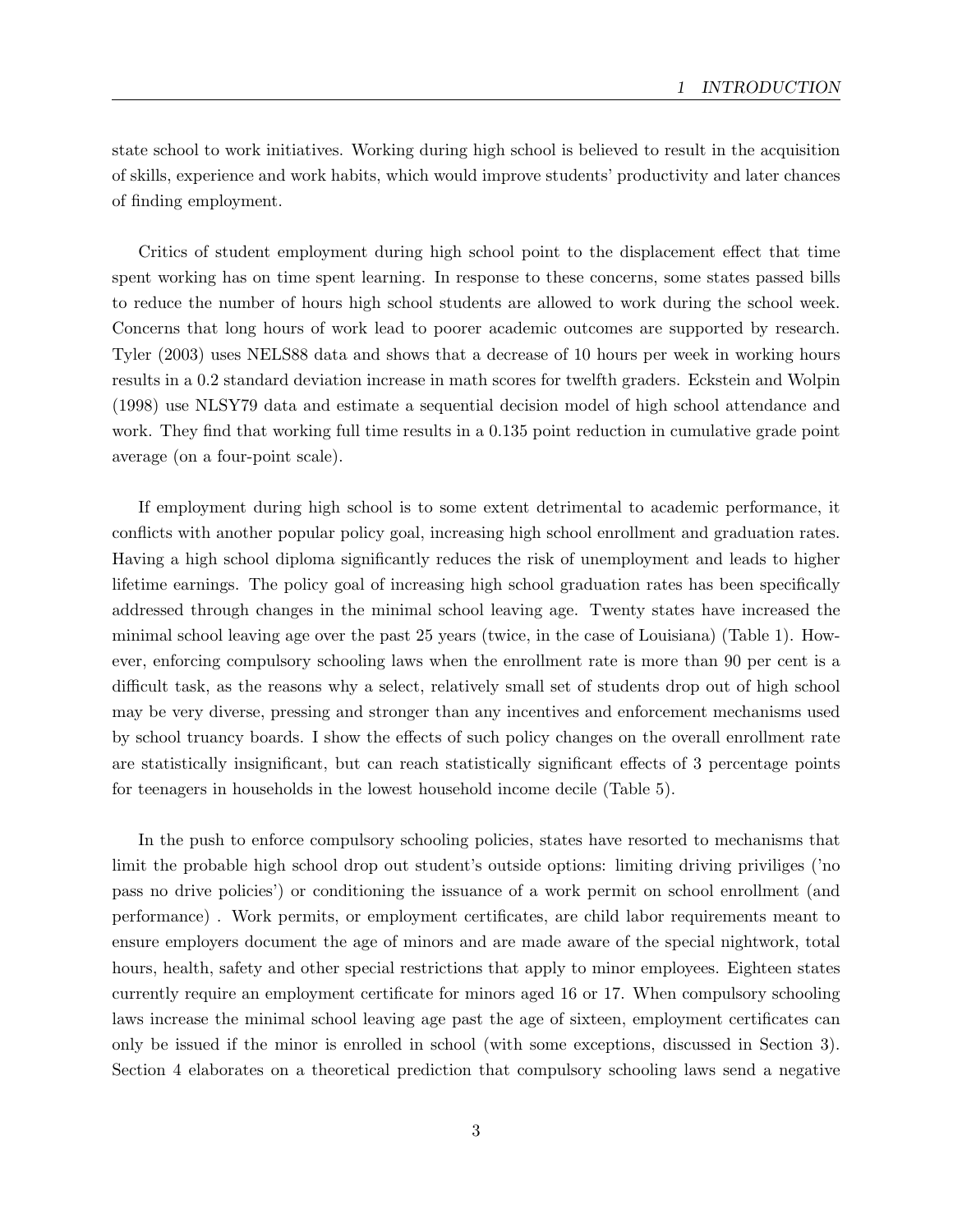signal to employers about the variance of skills and abilities of cohorts impacted by the policy change: in a nutshell, employers can no longer distinguish between teenagers willingly staying in school and teenagers compelled to enroll. In states requiring employment certificates, compulsory schooling also make hiring sixteen and seventeen year olds more costly and difficult because of work permit fees and extra bureaucratic pressures to comply with certificate requirements, leading to higher decreases in employment for high school students. I show compulsory schooling laws requiring 17-year-olds to stay in school until 18 are associated with a two percentage point decrease in employment.

Legislators in six states relaxed employment certificate requirements between 1973 and 1995, in an attempt to facilitate the hiring of teenage labor. I show that dropping employment certification requirements for 16 and 17 year olds was associated with a statistically significant increase of two percentage points in employment.

Policymakers, school counselors and teachers, parents and students face a dilemma: focus on academic achievement may increase chances of graduation, but could come at the cost of the positive effects of teenage employment. Compulsory schooling laws coupled with employment certificates may lead to modest increases in enrollment, particularly for students from low income households. But the risk is that while they positively impact a few students to stay in school and perhaps graduate from high school, such policies may have a larger, negative effect on employment for a broader set of students than those targeted by compulsory schooling laws.

## 2 Relation to existing literature

The record lows for teenage employment in recent years have attracted the attention of macroeconomists, as the drop has been so significant that it impacts overall labor force participation. The literature discusses the unexplained decline in labor force participation, after detrending business cycles. Aaronson, Park and Sullivan (2006) found that if the 1987-1997 rate of decline in teenage employment had been maintained, the 2006 rate would have been about 5.5 percentage points higher. However, they find weak evidence of demand factors leading to the decline, as relative wages of teenagers have not changed substantially. Instead, they find increasing enrollment to be the main cause of the decline, accounting for 0.18 percentage points per year in the decline of teenage labor force participation. They do not, however, explore the role of compulsory schooling laws as drivers of the increase in enrollment. My analysis shows that compulsory schooling affects employment not just through the sheer increases in enrollment, but have an effect on employment even under lax or absent enforcement of minimal leaving age increases.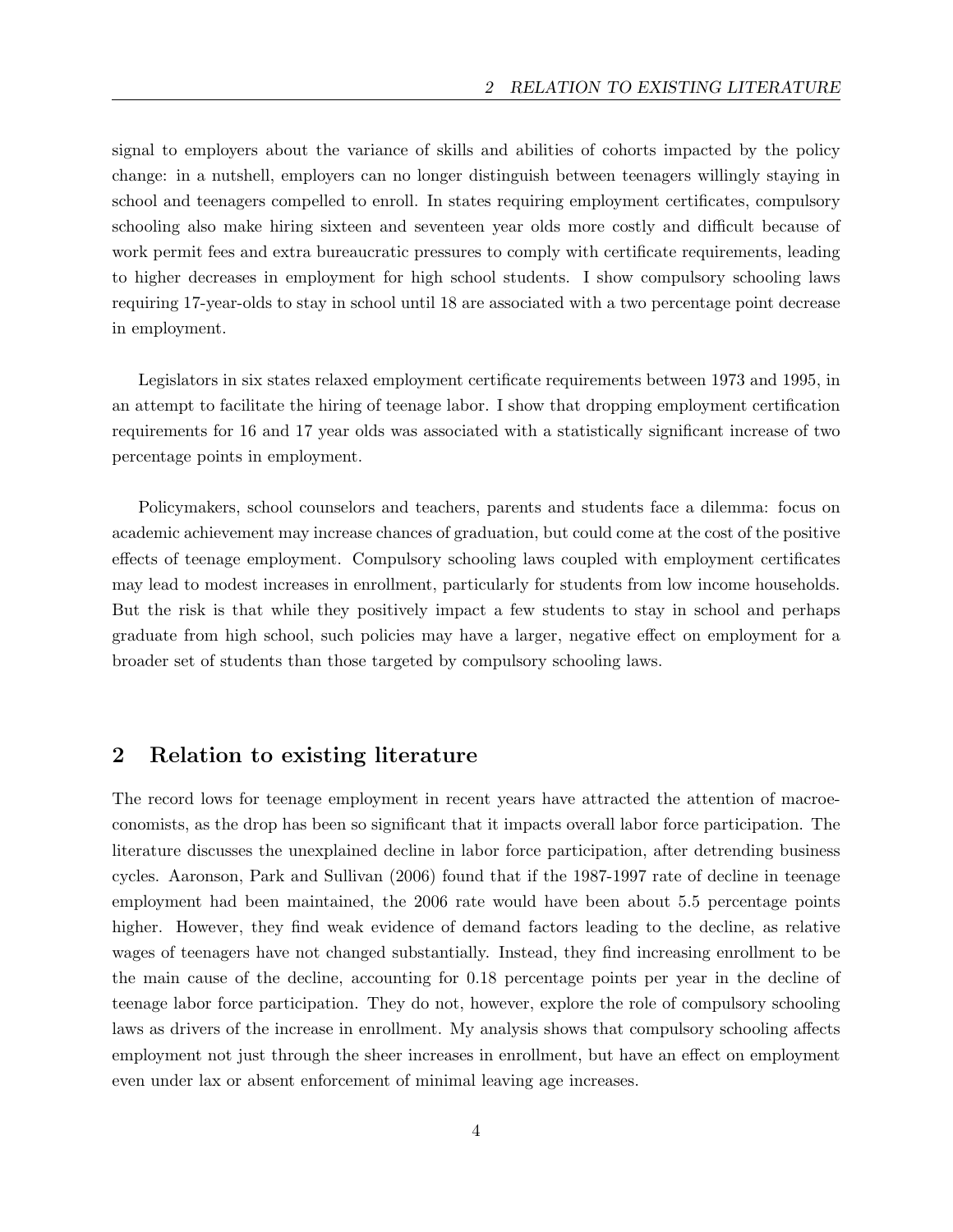Smith (2011) explored other potential drivers of the decrease in employment: exit exam requirements , merit aid scolarship programs for college and an increase in the number of credits in core subjects needed to graduate. These policies put pressure on the labor supply of teenagers as they increase academic requirements, and, in the case of scolarship programs, displace the need for students to finance their college tuition by working in high school. Smith finds the effect of such labor supply explanations modest in comparison to labor demand explanations which stem from increases in the supply of adult labor that is substitutable by teens, notably unskilled immigrants (Smith, 2012).

The effects of compulsory laws on educational attainment and later labor market outcomes in the US have been explored by canonical papers (Angrist and Krueger, 1991; Acemoglu and Angrist, 2001). Using similar methodologies, Oreopoulos (2009) has shown recent reforms to have positive effects on academic and long term outcomes. Oreopoulos' analysis follows compulsory schooling changes only until 2005. It is also affected by errors in the coding of the compulsory schooling changes that were made in the National center for Education Statistics (NCES) yearly digests. Whitehurst and Whitfield (2012) and Mackey and Duncan (2013) identified these coding problems and proceeded to check the actual state statutes and contact state labor departments. Because of the coding mistakes, esentially all analyses of recent compulsory changes before 2012 may be significantly biased because of coding errors. Biases may be substantial, as large states such as New York and Florida were attributed inexistent law changes. Following Mackey and Duncan (2013), I update the information on actual law changes by proceeding to look for multiple sources and provide details on the actual statute and law changes (Table [1](#page-0-0))<sup>1</sup>. I find discrepancies in the coding used by Whitehurst and Whitfield (2012) and Mackey and Duncan (2013) as well: a 1991 Arkansas law change increased the compulsory schooling age, mentioning that students aged through 17 on or before the start of the school year are obliged to enroll. This law change was incorrectly coded as a maximal school leaving age of 17, while in fact it is a maximal school leaving age of 18.

The effect of employment certificate requirements on teenage employment has received less attention. The effects of the original implementation of such laws are difficult to analyze, as employment certificate legislation was introduced at the beginning of the 20th century, and its enforcement was a gradual process, as state labor inspectorates were just being set up and states gradually consolidated their legislation on child labor. Tyler (2003) used a snapshot of employment certificate legislation across US states as an instrument for the labor force participation of high school students. While there is a correlation between employment certificate legislation and the employment rate of teenagers (Table 6), Tyler (2003) went no further in exploring the causal links.

 ${}^{1}$ A detailed list of policies and legal references is available from the author upon request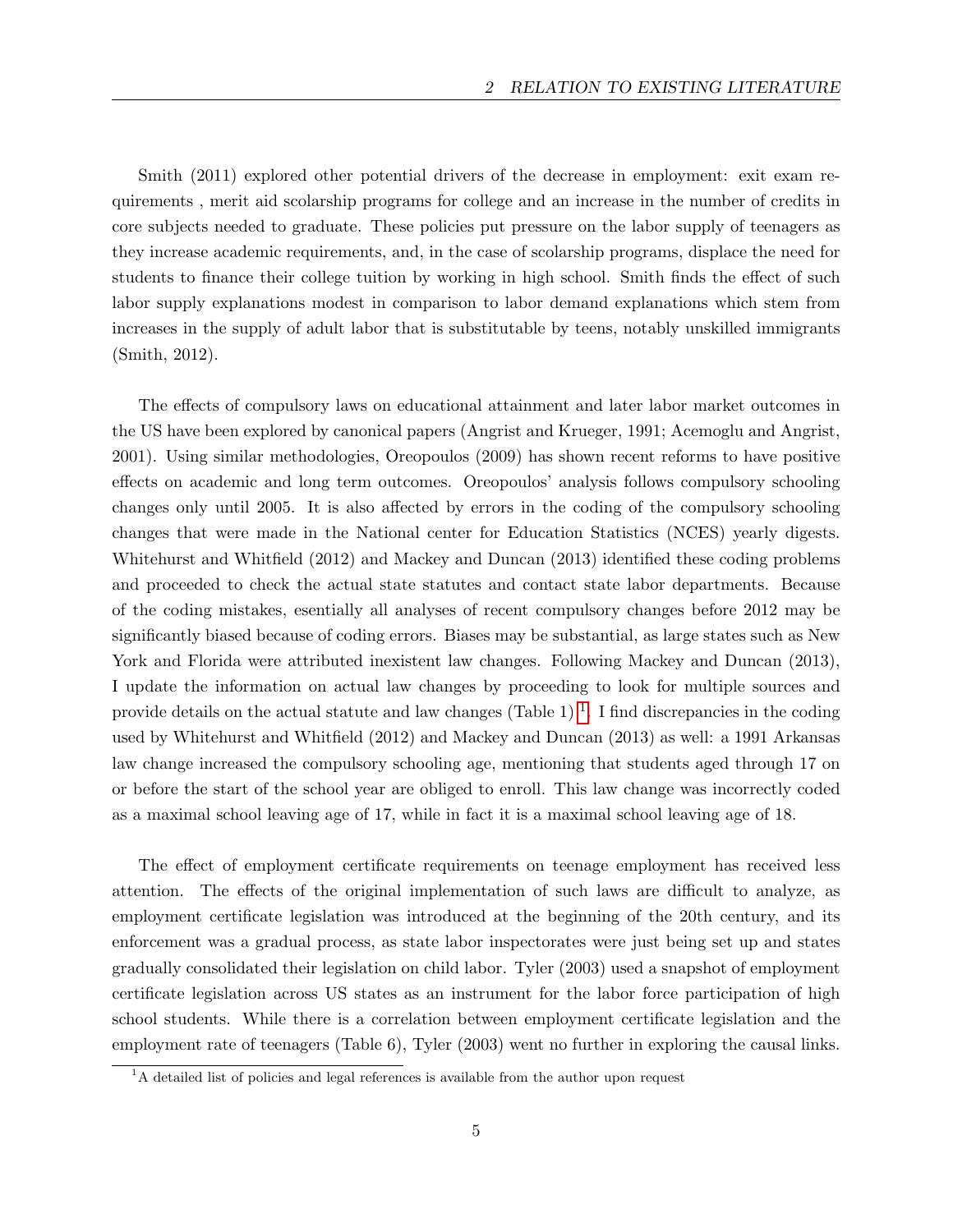To my best knowledge, the causal effect of such legislation on employment has not been explored. I tracked state legislative changes and identified six states that dropped the requirement for employment certificates for 16 and 17-year-olds between 1973 and 1995: Utah (1973), Nevada(1977), Virginia (1979), Florida (1981), Kentucky (1984), Oregon (1995). <sup>[2](#page-0-0)</sup> I exploit these law changes to estimate the effect of dropping work permit requirements on the employment of sixteen and seventeen year olds.

The rich literature on the effect of minimum wages on teenage employment has acknowledged the role of compulsory schooling policies. Neumark and Wascher (1995) include compulsory schooling as covariates. However, they find no statistically significant effect of such policies on employment. As the minimum wage debate unfolded over the 1990s, compulsory schooling policies were an "optional extra" in the set of controls. Recent papers challenging established results in the literature (e.g. Allegreto, Dube and Reich, 2011) or papers revisiting classic results (Neumark, Salas and Washer, 2013) did not account for compulsory schooling changes in the past twenty years. This introduces the possibility of bias in estimates of the effects of minimum wage laws. Unaccounted increases in the minimal school leaving age that occur at the same time as minimum wage increases may introduce an upward bias in the effect of minimum wage policies if compulsory schooling policies and minimum wages both negatively impact the employment rate.

## 3 Laws affecting teen employment

#### 3.1 Compulsory Schooling

Over the past 25 years, 20 states have increased the minimal school leaving age, twice in the case of Louisiana. In 2014, 20 states and the District of Columbia had a minimal compulsory schooling leaving age of 18. Twelve other states had 17 as the maximum age, with the rest of states requiring that students stay in school until their sixteenth birthday. Several states are currently considering increasing the minimal school leaving age, and, in his 2012 presidential address, President Obama has encouraged all state legislators to consider raising the school leaving age to 18.

The changes to compulsory schooling legislation in the past 25 years have been part of a national drive to reduce the high school drop out rates and increase college attendance. Such policies have generally had the support of educators. For example, The National Association of Secondary School Principals supports the raising to 18 of the minimum age at which a student is allowed to

<sup>&</sup>lt;sup>2</sup>A detailed list of policies and legal references is available from the author upon request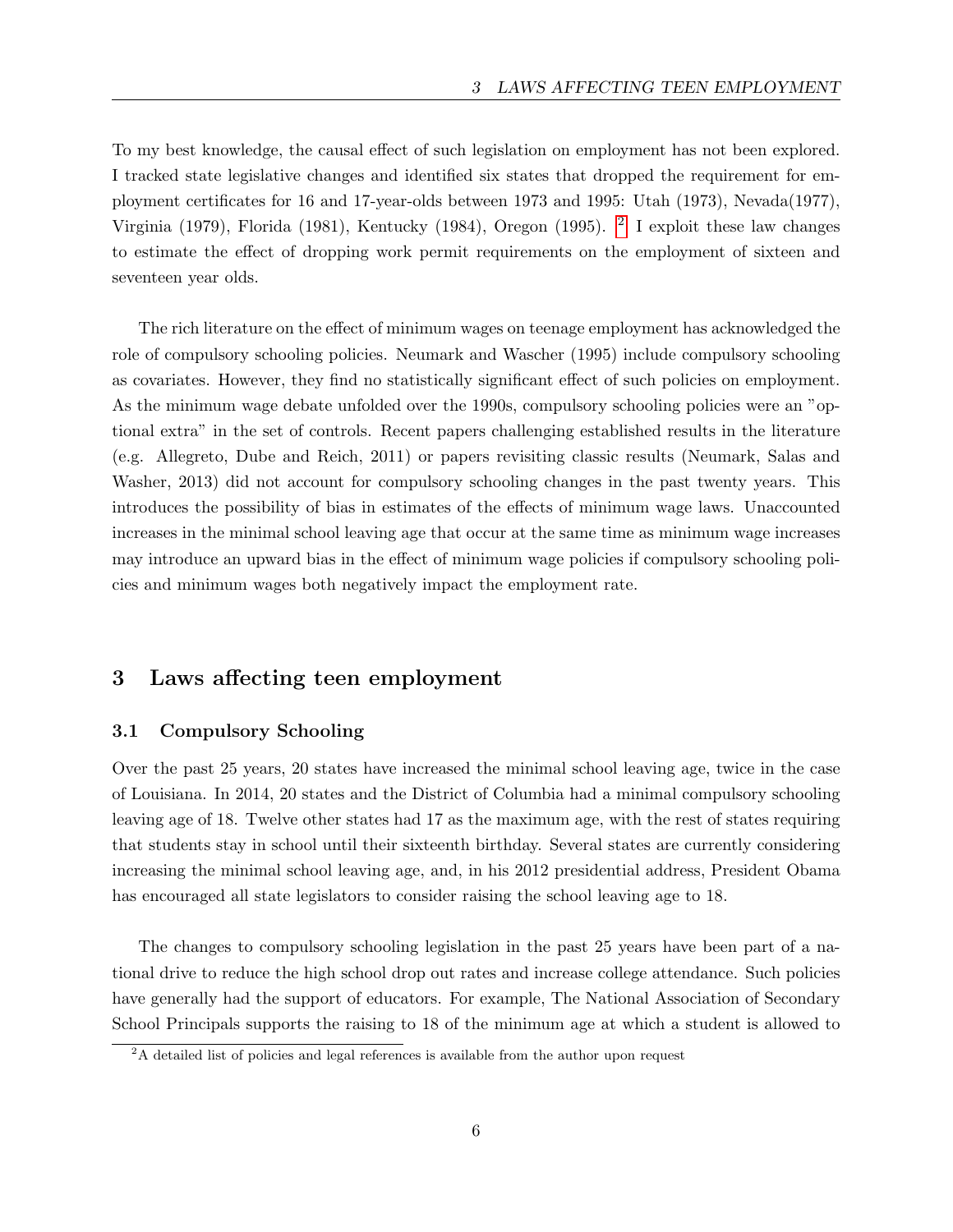leave compulsory education<sup>[3](#page-0-0)</sup> The societal motivation for keeping more students longer in school is that dropping out early is costly, both to individuals and to society because of earnings losses and because of higher risks of unemployment and criminal activity. The lifetime earnings of high school dropouts are considerably lower than those of high school graduates. Compulsory schooling policies thus have the potential to lead to significant monetary gains if they also induce students to get a high school diploma.

Raising the compulsory schooling age is enforced through fines or the threat of criminal punishment for parents of truant students. Oreopoulos (2007:91) provides an inventory of such enforcement mechanisms, which include punishment in the form of notices to parents, fines, community service work, imprisonment, social and rehabilitation service or charges of misdemeanor. Since 1987, I documented 18 states have also begun to condition obtaining a driver's license on being enrolled in school. Preliminary evidence (not reported) shows the introduction of no pass no drive policies does not have a statistically significant effect on the teenage enrollment rate. It remains ,however, one of many enforcement mechanisms.

There are , however, many exceptions that allow students to leave school earlier than the minimum required age, either with parental consent or if working. Exceptions include: enrollment in adult education, parental consent, or employment (in some states only under financial duress). I currently do not analyze the impact of such exceptions, or the impact of tougher enforcement mechanisms. Such an analysis would require a detailed review of legislative changes and of state by state administrative enforcement practices, which may differ in practice from those stipulated in state laws. It is worth noting, however, that enforcement mechanisms and exceptions have been changing over the past 20 years. The next section shows an increasing trend in state legislation to link the issuance of employment certificates for sixteen and seventeen year olds to school enrollment. Teen driving laws that link the issuance of a driving license to enrollment are also recent developments. Finally, at the beginning of the 1990s, a series of states have proceeded to increase monetary fines for noncompliance with compulsory schooling and work permit requirements.

Past compulsory schooling policies have been shown to produce earnings gains for students compelled to stay in school . Angrist and Krueger (1991) and Acemoglu and Angrist (2001) estimated that annual adult earnings were 10 per cent higher for students who had been compelled to stay a year longer in school by raising the minimal school leaving age. Revisiting the effects of compulsory schooling policies by analyzing recent changes is warranted by the changing circumstances under which the newer policies operate. High school drop out rates are lower than during the periods

<sup>&</sup>lt;sup>3</sup>National Association of Secondary School Principals , Legislative Advocay, https://www.nassp.org/LegislativeAdvocacy/ [Aug 17, 2013]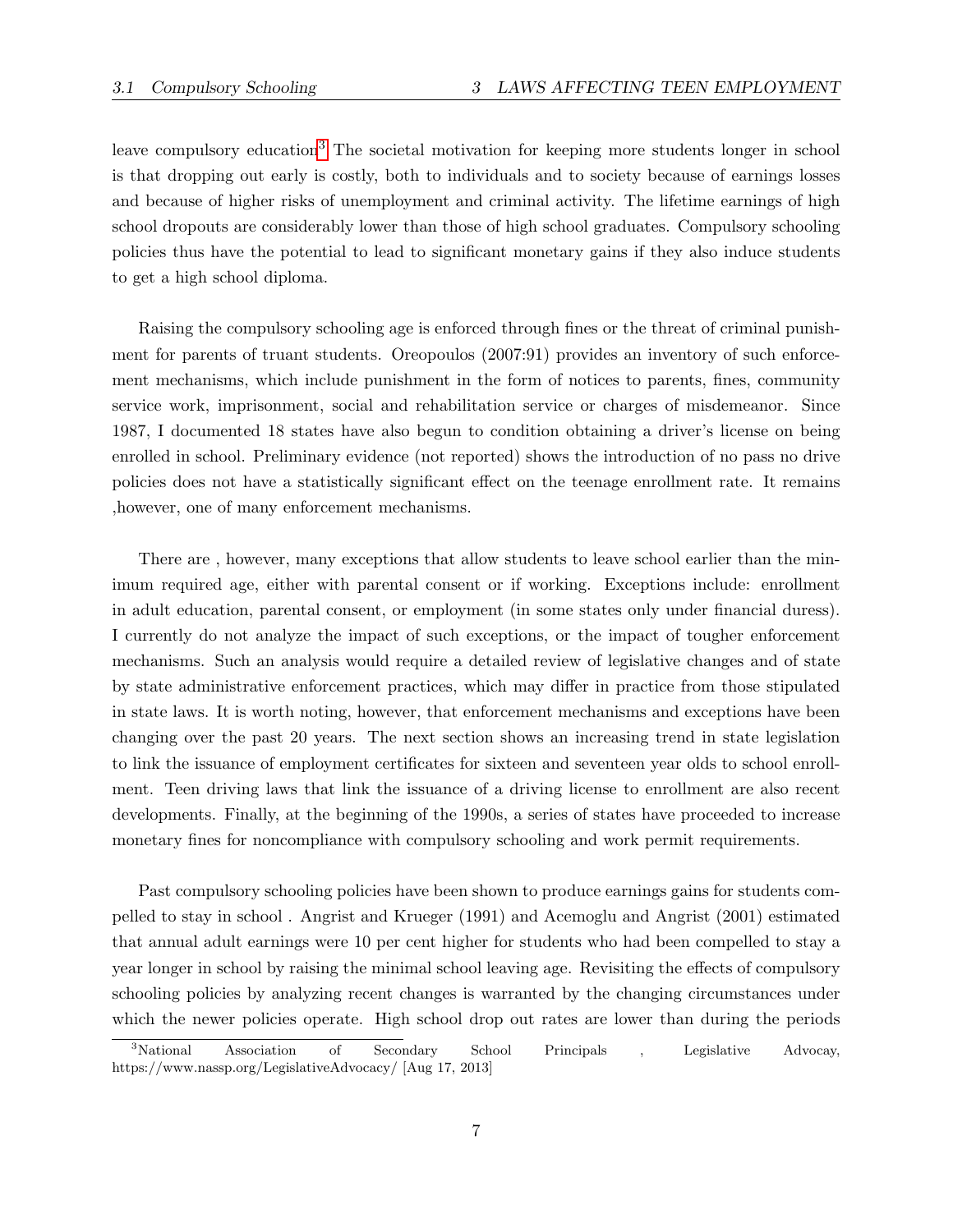analyzed in the literature, and today most students are expected to finish high school. Moreover, students who drop out today may be facing unique family and environmental circumstances.

#### 3.2 Employment certificates for minors

Under state child labor laws, schools and/or state Labor departments may issue employment certificates for minors and/or age certification documents. Not all states have such paperwork requirements for the employment of minors. Table 2 shows that twelve states require no employment certificates, 20 states require an employment certificate for minors under the age of 16 while eighteen states mandate such a certificate until the minor reaches the age of 18. In most states, schools issue the employment certificate, but in others this may also be done by the State Labor Department. Most states that do not require an employment certificate or limit the required age at 16 make the issuance of such a proof for older minors optional. Some states also require employers to have alternative proofs of the age of minors, such as copies of birth certificates, driving licenses or a signed note from parents.

Employment certificates for minors serve as instruments in the enforcement of child labor legislation. The employment of minors is prohibited at the federal level in a series of occupations considered hazardous. To protect the health and physical development of children, the federal government also imposes restrictions on the minimal age at which children may start working, and on the maximum number of hours they are allowed to work. The restrictions however mostly pertain to teenagers under the age of sixteen. Some states have more stringent requirements that also cover the employment of sixteen and seventeen year olds.

Child labor legislation is an active field for state policymakers. Over the past century, most states consolidated their child labor provisions and increased coverage to older ages or strenghtened enforcement mechanisms. However, over the past forty years, some states relaxed child labor legislation. These states treated the employment certificates as unncecessarily burdensome, while the former saw them as a valuable tool in the fight against child labor: a 1949 labor legislation conference statement recommended the issuance of employment certificates for minors up to 18 years of age: "Prerequisites of the issuance of the certificate shall include a statement of the employer of his intention to employ the minor, documentary proof of the minors age, school record showing grade minor has completed, and medical examination showing fitness for the job" (Monthly Labor Review, Jan 1950:41). In the following paragraphs, I briefly review state legislative changes using summaries published by the Monthly Labor Review, 1945-2013 . The overall picture is a patchwork of provisions, in some states relaxing, and in other states strenghtening child labor and employment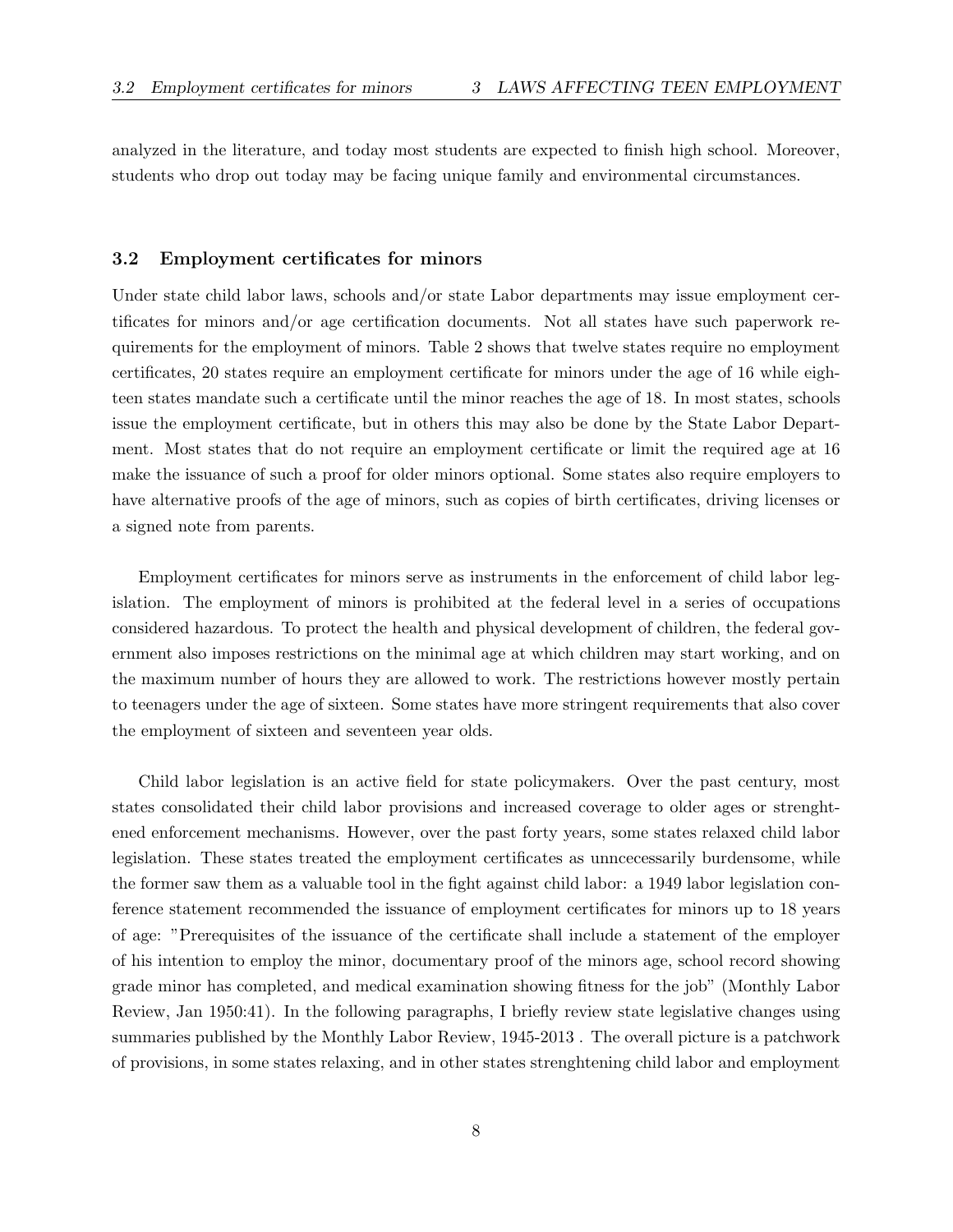certificate legislation.

First, some states increased the coverage of employment certificates to sixteen and seventeen year olds (Kentucky and Virginia, 1948, Delaware, 1951). After 1960, however, most states have actually proceeded to relax or drop employment certificate requirements for sixteen and seventeen year olds: Utah (1973), Nevada(1977), Virginia (1979), Florida (1981), Kentucky (1984), Oregon (1995). Other states have eliminated employment certificates altogether (Arizona, 1972; South Dakota, 1991; Tennesee, 1978).

Other states have proceeded to relax specific provisions of employment certificate requirements: In 1970, Virginia made the mandatory physician's visit valid for two years instead of one year. Other states eliminated the physical examination requirement for employment certificates altogether (North Carolina, 1971, West Virginia, 1975, Arkansas, 1980). In 1966 in New York, 1969 in Hawaii and in 1973 in North Carolina, teenagers were allowed to use a single permit for all employers, as opposed to obtaining a different one for each employer. Pennsylvania also introduced transferable work permits in 1984. State legislators also found that employment certificate legislation was hindering work study programs. In 1970, Massachussetts eliminated the work permit requirement for students engaged in such programs. States also found permits unncecessary for high school graduates: California exempted them from such requirements in 1977.

As more states increased compulsory schooling requirements, employment certificate legislation began to interact with enrollment legislation. In 1989, Maine prohibited the employment of students habitually truant under the compulsory schooling law, which stipulated 17 as the minimal school leaving age. Also in 1989, New Hampshire added 'a satisfactory level of academic performance' to the prerequisites for the issuance of an employment certificate, providing for the possibility of revocation if the level of academic performance was not maintained. Indiana in 1990 and New York in 1991 introduced similar provisions, authorizing the revocation of an employment certificate in case of a significant drop in grades following the issuance of a permit. Out of the 20 states that increased the compulsory schooling age to either 17 or 18, five states (Alabama, Indiana, Louisiana, California and Michigan) did so while at the same time requiring an employment certificate for minors under the age of 18.

#### 3.3 Minimum wage laws

The federal minimum wage applies to high school students in the labor force, although with some exceptions. The law currently requires that a minimum of 4.25 per hour be paid to employees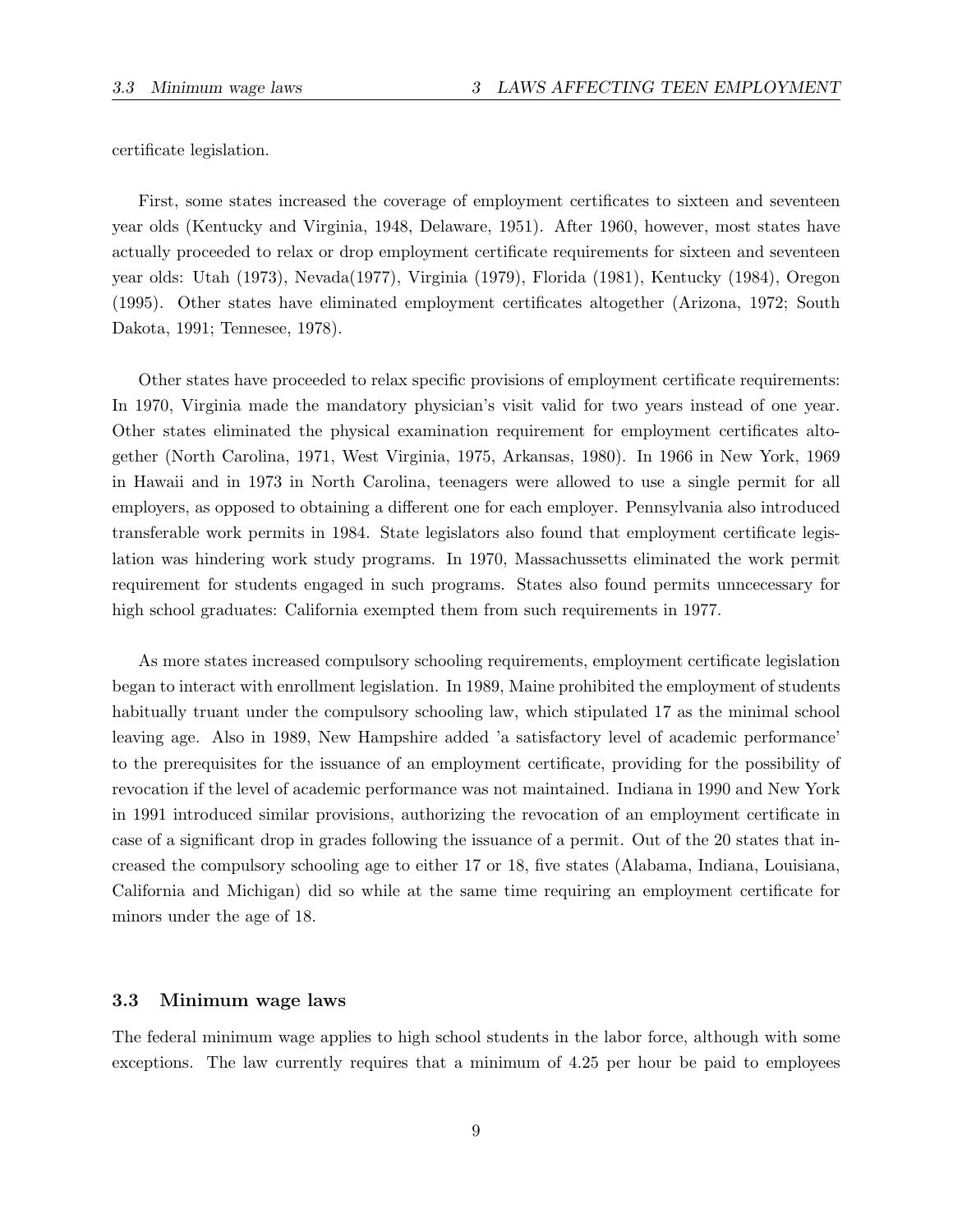under 20 years of age during the first 90 consecutive calendar days with an employer, after which they should receive the regular federal minimum wage. Many high school students work as tipped employees<sup>[4](#page-0-0)</sup> in the hospitality industry and are subject to a lower minimum wage. The law however requires the employer to pay the federal minimum wage in case the tipped minimum wage plus tips is below the federal minimum wage .

## 4 The effect of compulsory schooling on employment

In this section I discuss three unambiguous theoretical predictions of the effect of compulsory schooling and employment certificate legislation on employment. I imagine a simple model in which employers make choices about which general groups of workers are best suited for a type of job. The utility of filling a job with a certain type of worker depends on the skills the worker brings, hiring and firing costs, minimum wage provisions, etc. Employers have prior beliefs about the utility each type of worker would bring. Beliefs are updated after the hiring decision. Employers may thus develop preferences for adult workers or for teenage workers, to identify just two potential categories. Hiring teenage workers may present disadvantages, such as low skills, competing interests (school) that may impact effort on the job, burdensome child labor hiring provisions, low flexibility in regards to hours and nightime work because of child labor provisions, higher probability of quitting, etc. Teenage workers may also bring advantages to employers, notably low wage expectations, temporary subminimum wages for 90 days, low healthcare costs, etc. Because of the low level of skills required in jobs filled by teenagers, substitutability is high, and we generally expect each advantage and disadvantage of teenage workers relative to adults to weigh heavily in the decision to hire teenagers.

Suppose also that teenagers make decision about employment and enrollment based on expected utility, which depends on their taste for leisure, on the bureucratic cost of applying for jobs and obtaining work permits , on the expected value of waged employment and on their valuation of academic performance, which in turn may be a function of future expected earnings.

Hypothesis 1. The employment rate of sixteen and seventeen year old students is lower if an employment certificate is required for employment. By extension, the employment rate of sixteen and seventeen year old students is lower in states requiring such certificates.

<sup>&</sup>lt;sup>4</sup>A tipped employee is any employee working in an occupation in which he or she regularly receives more than 30 dollars a month in tips.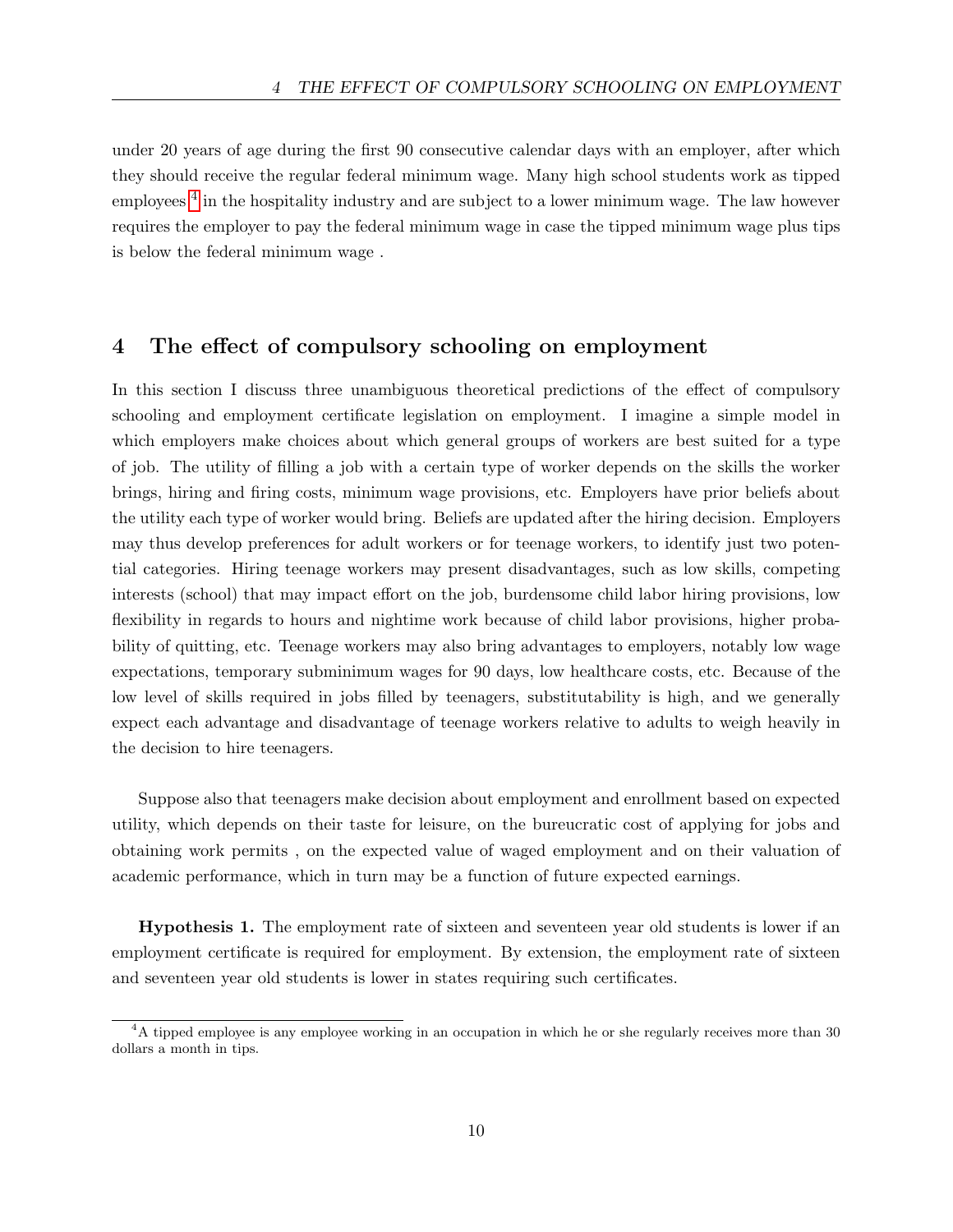In states that require employment certificates for sixteen and seventeen year olds, employers have to pay a monetary cost (10-15 dollars) for the issuance of an employment certificate, and then store the certificates for future inspections. The employers are at risk of being fined for improperly complying with child labor legislation, and this risk increases if an employment certificate is required. For students, obtaining a work permit discourages employment as it reduces the utility of employment through all or some of the following: filling in forms, talking to and obtaining permission from school counselors and parents, visiting the State Department of Labor, obtaining a certificate of physical health, being at risk of losing work privileges if school performance drops.

Hypothesis 2. After the enactment of compulsory schooling laws, employers hire fewer sixteen and seventeen year old students (just sixteen or both sixteen and seventeen, depending on the new maximal school leaving age provided by the compulsory schooling reform).

Following a compulsory schooling policy, the first order effect is that fewer students apply for jobs. Some of the students who would have dropped out may completely displace paid employment for full time schooling and comply with the policy. Regardless of how many students decide to substitute employment for enrollment, the total pool of job applicants is unambiguously lower if any substitution at all is going on. We assume there are no 'deniers', or students who would have stayed in school without seeking a job but choose to seek employment simply because the compulsory schooling law is passed.

The second order effect is that employers may negatively update their beliefs about teenage workers and choose to hire fewer teenagers overall. This is an example of negative selection: the students who choose to apply for exceptions to compulsory schooling laws or simply break the law and leave before the required age may be facing material hardship or may have very low academic skills and struggle in school. Thus the pool of students applying for jobs while not enrolled in school may be negatively selected.

Employers will also face greater uncertainty about the skills and motivations of students enrolled in school following the compulsory schooling policy. Such laws may lead employers to change their beliefs about the average attributes of enrolled students, since students who would have stayed in school are mixed with students who would have dropped out. Thus compulsory schooling policies increases the noise in the employer's ability to assess skills, motivation and work ethic of high school students and may induce employers to substitute high school students for other categories of workers altogether.

To formalize the previous argument, consider a model in which employers have prior beliefs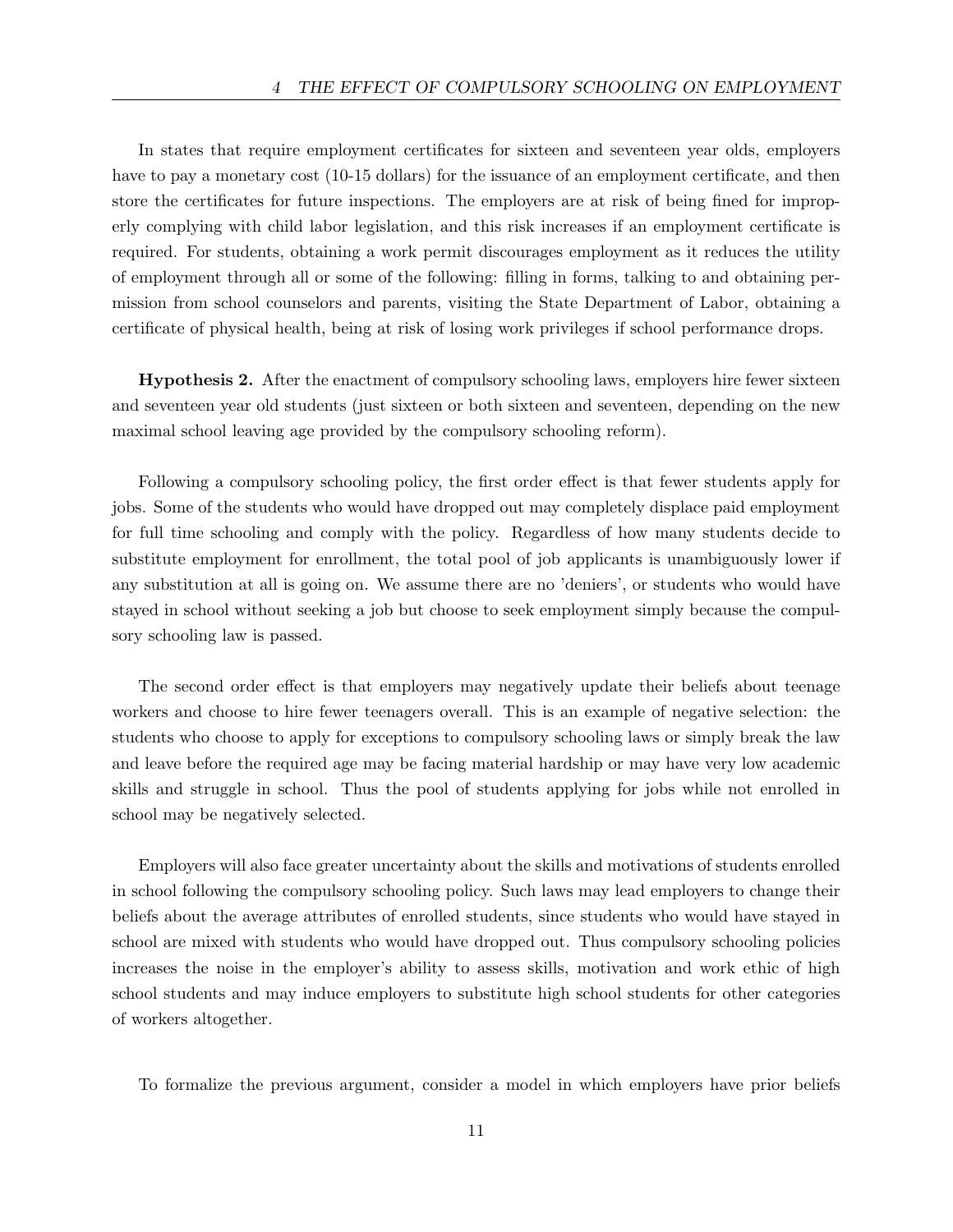about categories of workers. For example, they believe the productivity V of job candidates follows a distribution  $G(v, \sigma^2)$ , with different distributions for high school students, high school dropouts, and adults. In a perfectly competitive market, firms would pay wages equal to expected worker value. Employers however face different constraints for the three categories of workers: different minimum wages for teenagers for 90 days, the cost of complying with child labor legislation, the cost of issuing employment certificates, different healthcare costs depending on the employee's age, etc. The employer's problem is to maximize profits by choosing a mix of candidates from the high school student, high school dropout and adult pools, given the hiring and minimum pay constraints.

Suppose employers form their beliefs about productivity of high school students and high school dropouts based on an enrollment signal, s. Let s be measure of perceived attachment to schooling, ranging from no further schooling to full enrollment, with intermediate categories : part-time schooling, adult education, GED. Assume employers believe the productivity of full high school attendance  $(s(1))$ , is higher than the productivity of students who have no further attachment to schooling  $s(0)$ 

The pool of minors will then have a distribution of productivity of  $G(v(S), \sigma^2)$ , where S is a weighted average of schooling signals.  $S = ps(1) + (1-p)s(0)$ , where p is the proportion of students enrolled in school.

After the compulsory schooling reform, employers no longer attach the same value to the full time school attendance signal, as they know would be dropouts are now a part of the pool of high school students. The mixing of potential dropouts with students who would have stayed in school is a very salient aspect in the debates surrounding compulsory schooling reforms. Opponents of compulsory schooling often argue students forced to stay in school may have academic and behavioral problems that could contaminate the academic performance and discipline climate of the school. Let  $\delta$  denote the discount rate employers apply to the full time schooling signal after the compulsory schooling law is passed.

Employers may also downgrade the value they attach to the high school dropout signal, by a discount rate  $\gamma$ . This is because students who continue to drop out after the reform is passed may be negatively selected. For example, the state of Kansas explicitly makes parents of students looking to drop out before the age of 18 sign a disclaimer that the child lacks skills and his or her earnings will be lower later in life. Other students may break the law and face the fines and risk of imprisonment or other sanctions associated with habitual truancy. Some others may be coming from low socio-economic backgrounds and have a demonstrable need to work.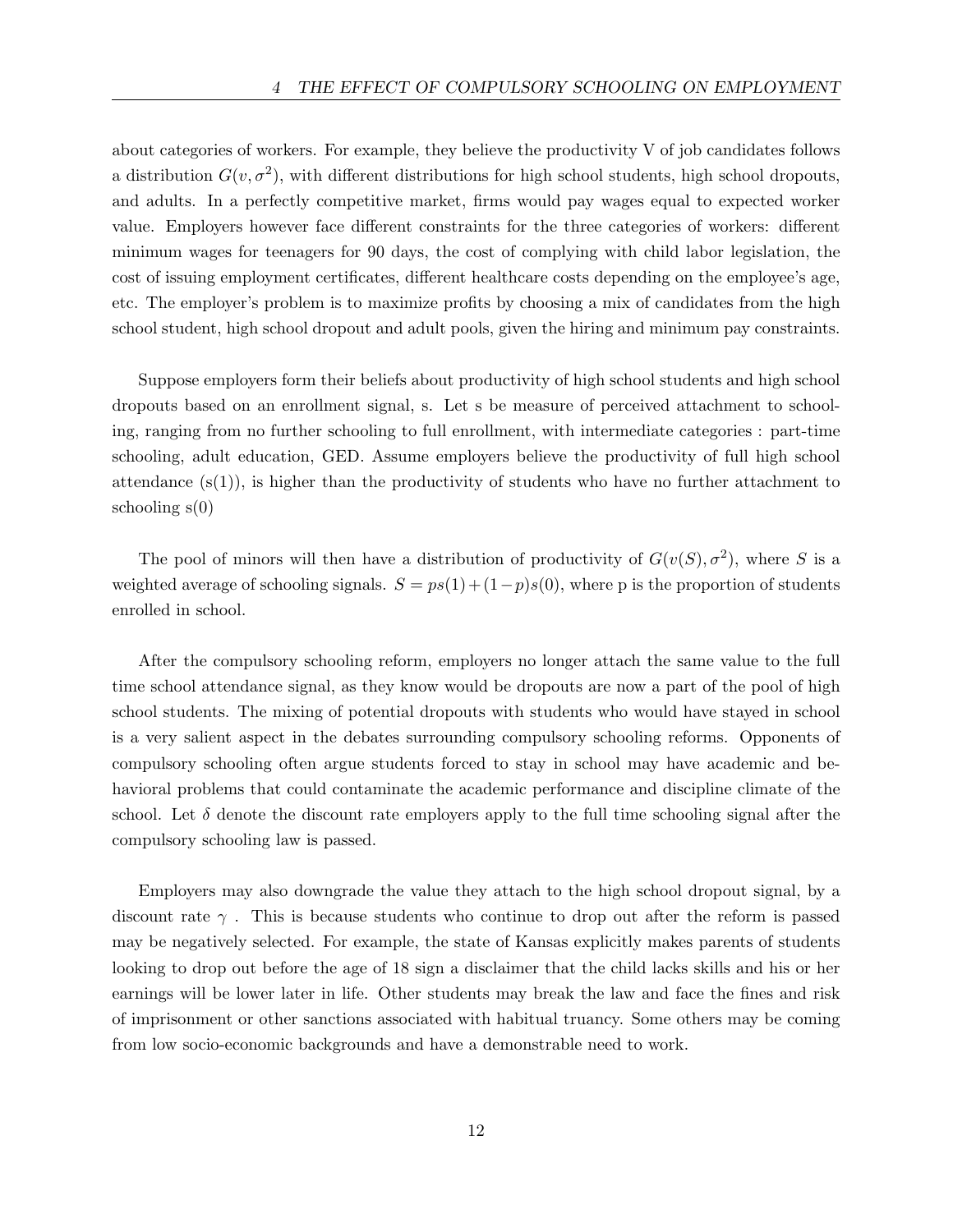After the compulsory schooling reform, the pool of minors will have a distribution of productivity of  $G(v(S'), \sigma^2)$ , where S' is the weighted average of schooling signals after the compulsory schooling reform.  $S' = p's(1)\delta + (1 - p')s(0)\gamma$ .

If  $S' < S$ , employers will hire fewer minors under 18 and more employees over the age of 18, assuming the distribution of productivity is unchanged for adults. S' is lower than S if  $p's(1)\delta + (1-p')s(0)\gamma < ps(1) + (1-p)s(0).$ 

The perceived distribution of skills will be lower if the discount rates  $\delta$  and  $\gamma$  are low, meaning employers are more wary of the negative selection process, and when the enforcement of the law is lax, meaning  $p' - p$  is small. The model predicts the worst disemployment outcomes occur in situations where the debate surrounding compulsory schooling laws is protracted, casting a negative stigma on both dropouts and the average schoolstayer (low  $\delta$ ,  $\gamma$ ), and the enforcement of the policy ends up being lax (low  $p'-p$ ).

### 5 Data and summary statistics

The main data sources are the nationally representative Current Population Survey (CPS) March Supplements 1962-2013 and the 1979-2014 NBER Merged Outgoing Rotation Group supplements.

The National Bureau of Economic Research extracts of the CPS outgoing rotation files record the fourth and eighth (final) interview for households included in the sample. They provide information on usual weekly hours worked and earnings along other demographic and work related items. Individuals are interviewed if they are aged 16 and over. Households in the CPS are interviewed each month for four months, not contacted for eight months and then interviewed again for four more months. By pooling yearly extracts we will find the same individuals interviewed twice (in the fourth and eighth months). However, all analyses below are conducted with samples of individuals of a certain age. By restricting the analysis to single age cohorts, we avoid the problem of observing individuals twice in combined samples.

Information on compulsory schooling changes is compiled from state session laws and statutes , corroborated with Monthly Labor Review updates on state labor laws, information in Whitfield and Whitehurst (2012), Mackey and Duncan (2013) and email or phone conversations with State Departments of Education. Information on employment certificate legislation is compiled from the Department of Labor Wage and Hour Division website, as well as U.S. Department of Labor , State Child Labor standards publications. Information on minimum wage changes and state aver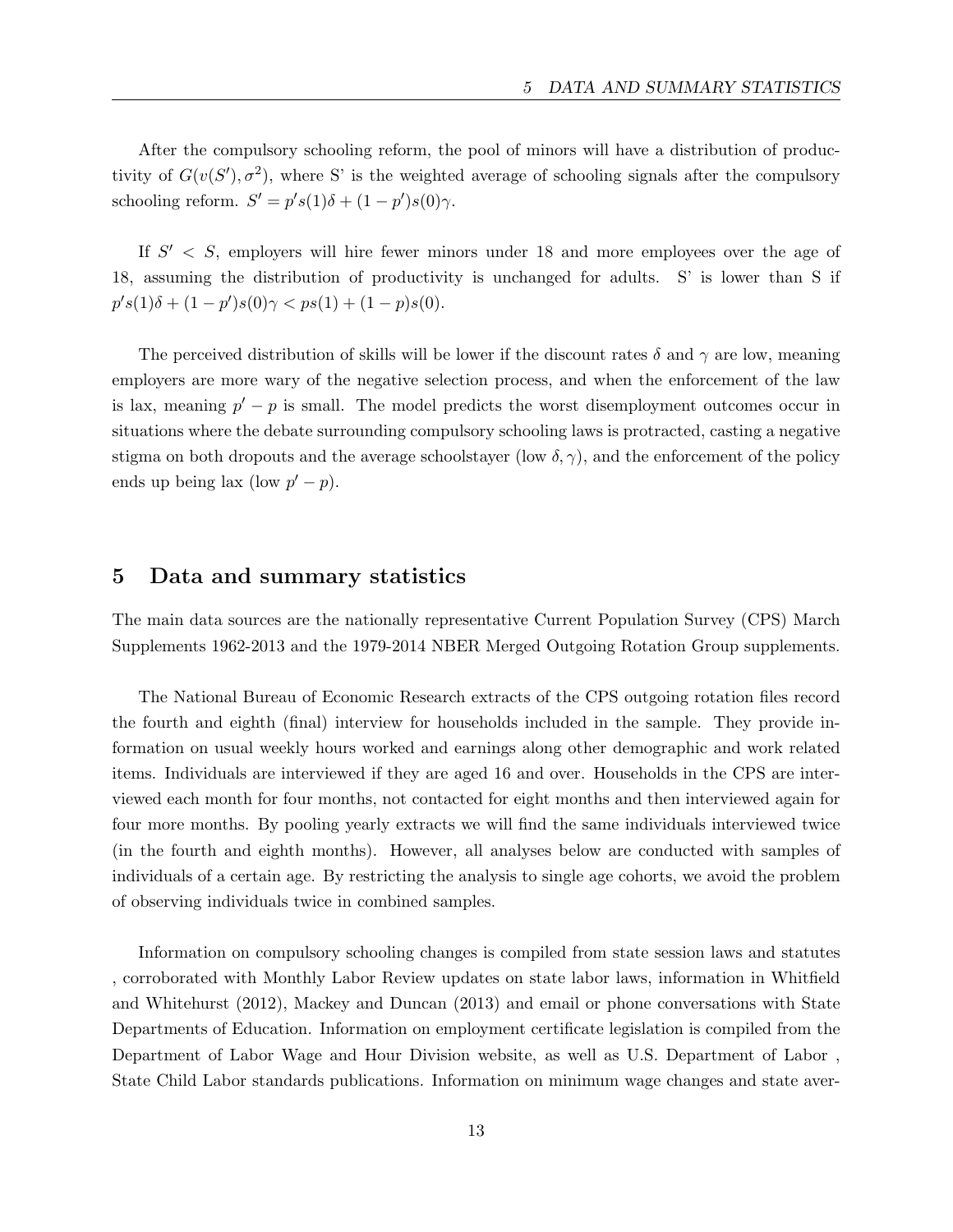age yearly unemployment rates is also compiled from the US Department of Labor public data.

A series of covariates used in the analysis are constructed variables: using information on households, i sum weekly earnings of individuals aged 18 and over and divide total household weekly earnings by the number of household members. Earnings per family member are updated to 2014 values using the Bureau of Labor statistics CPI inflation calculator. I then create deciles of household income per member. I also record the maximal educational attainment in each household where a sixteen or seventeen year old is surveyed. The employment/enrollment status presented in Table 3 is created using different variables that measure enrollment, labor force status and part time/full time work status.

Table 3 presents the school enrollment and employment status of sixteen and seventeen year olds during the school year for selected years. As expected, the most significant changes in employment and enrollment rates are associated with recessionary periods. The percentage of students reporting being unemployed or not in the labor force has actually dropped over the past 25 years, even during recessions. The unemployed are however a larger share of those in the labor force, since the labor force participation rate has dropped considerably and there has been a substantial increase in teenagers reporting being enrolled and not in the labor force.

Table 4 compares the employment status of sixteen and seventeen year olds in states that require employment certificates past the age of sixteen versus states that do not have such a requirement. Fewer high school students are working part time in states that require employment certificates: 10.96 per cent, compared to 14.24 per cent in states that do not have such requirements. In states requiring certificates, students are more likely to be enrolled in full time schooling and not working. For example, 62.78 per cent of seventeen year olds are enrolled in school and not working in states requiring certificates, compared to 68.3 per cent in states with no mandatory certificates.

## 6 Estimation methods

I estimate the effect of compulsory schooling laws, state requirements for employment certificates for minors above the age of 16, and minimum wages on school enrollment and employment, at ages 16 and 17, separately. I split the analysis for different ages because such a split is relevant for the way compulsory schooling laws are enforced. Also, such a split avoids observing the same set of individuals twice, in different years, as individuals are observed in the CPS data in the fourth month of their interview and one year later, in the eight month in which the household is observed.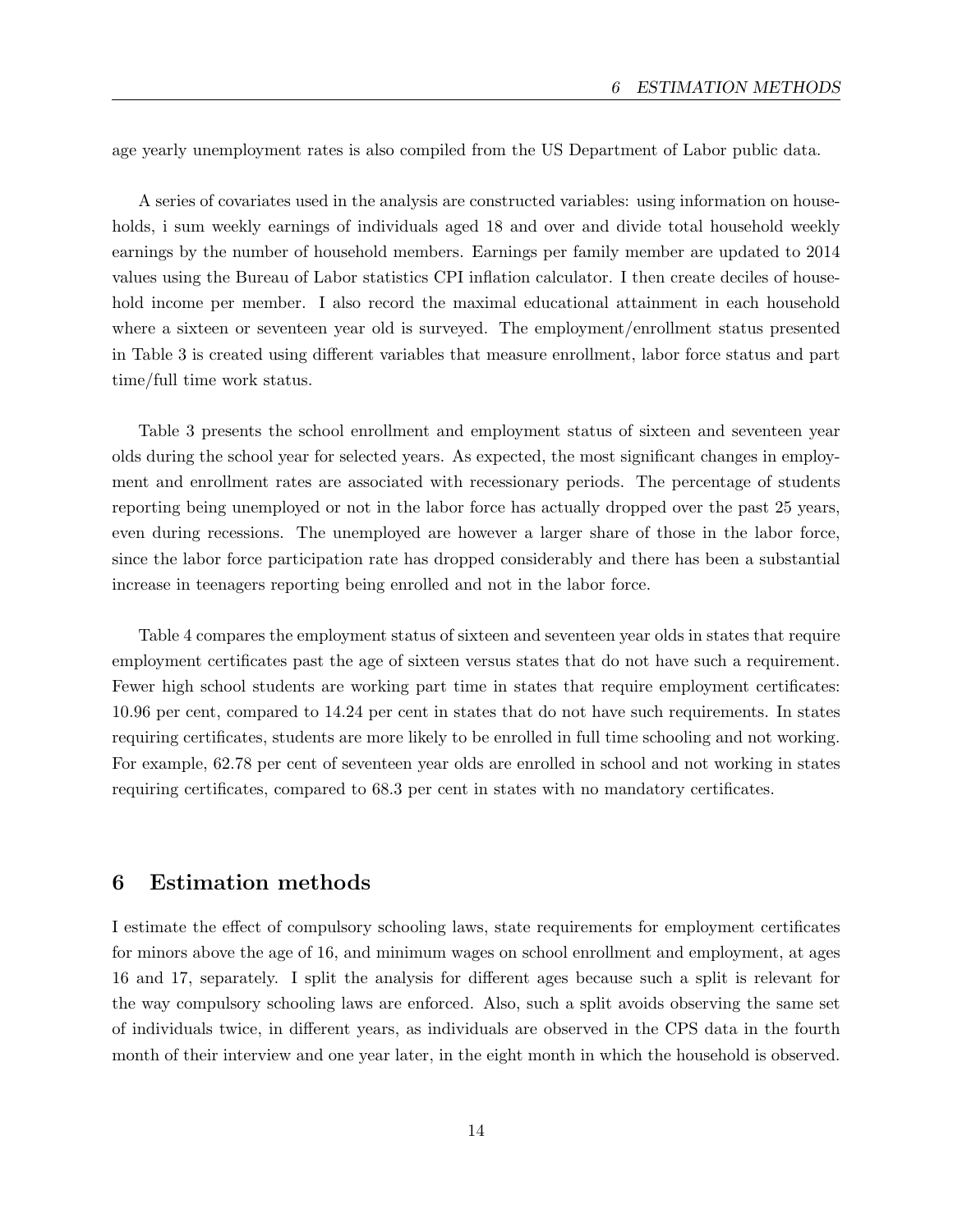To estimate the effect of compulsory schooling laws on school enrollment, I regress an indicator variable for whether the student was enrolled in school during the school year (September through May) on indicators for whether the student faced a minimal school leaving age of seventeen or eighteen in their state of residence at the time when they were sixteen years old. The regression controls for the log of the state average minimum wage, the state yearly average unemployment rate as well as for a vector of demographic characteristics. The individual controls  $X_{ist}$  include: gender, race, an ethnicity indicator variable (Hispanic), indicator variables for the highest level of educational attainment in the household in which the teenager is surveyed and a measure of whether the area of residence was an outlying metropolitan region or a rural area (the baseline being individuals living in principal cities of metropolitan areas). Regressions include state  $(\delta_s)$  and year  $(\delta_t)$  fixed effects and errors are clustered at the state level. Regressions are run using individual observations but also by collapsing observations into state-year averages. This specification is also run separately for teenagers living in households in the lower decile of household earnings per member.

#### $ENROLLED_{ist} = X_{ist} + DROPAGE17_{st} + DROPAGE18_{st} + lnMW_{st} + UNEMPL_{st} + \delta_s + \delta_t + \epsilon_{ist}$

To measure employment outcomes, I create an indicator variable that takes on the value one if the sixteen year old or, in another specification, the seventeen year old is working during the school year. I regress this variable on the previous set of controls.

 $EMPLOYED_{ist} = X_{ist}+DROPAGE17_{st}+DROPAGE18_{st}+lnMW_{st}+UNEMPL_{st}+\delta_{s}+\delta_{t}+\epsilon_{ist}$ 

To assess the effect of employment certificate requirements, i use the following specification:

$$
EMPLOYED_{ist} = X_{ist} + CERTIFICATE_{st} + lnMW_{st} + UNEMPL_{st} + \delta_s + \delta_t + \epsilon_{ist}
$$

, where the CERTIFICATE variable measures whether states had a law in place requiring employment certificates for sixteen and seventeen year olds.

### 7 Results

Changes in the minimal school leaving age have a small and statistically insignificant effect on the overall enrollment of sixteen or seventeen year olds. However, the effect of these policies is larger and statistically significant for individuals in the bottom decile of household income. For these students, compulsory schooling laws increase the enrollment rate by about three percentage points. The higher effect of compulsory schooling for students from low income households is consistent with models that predict higher dropout rates for students from credit constrained households.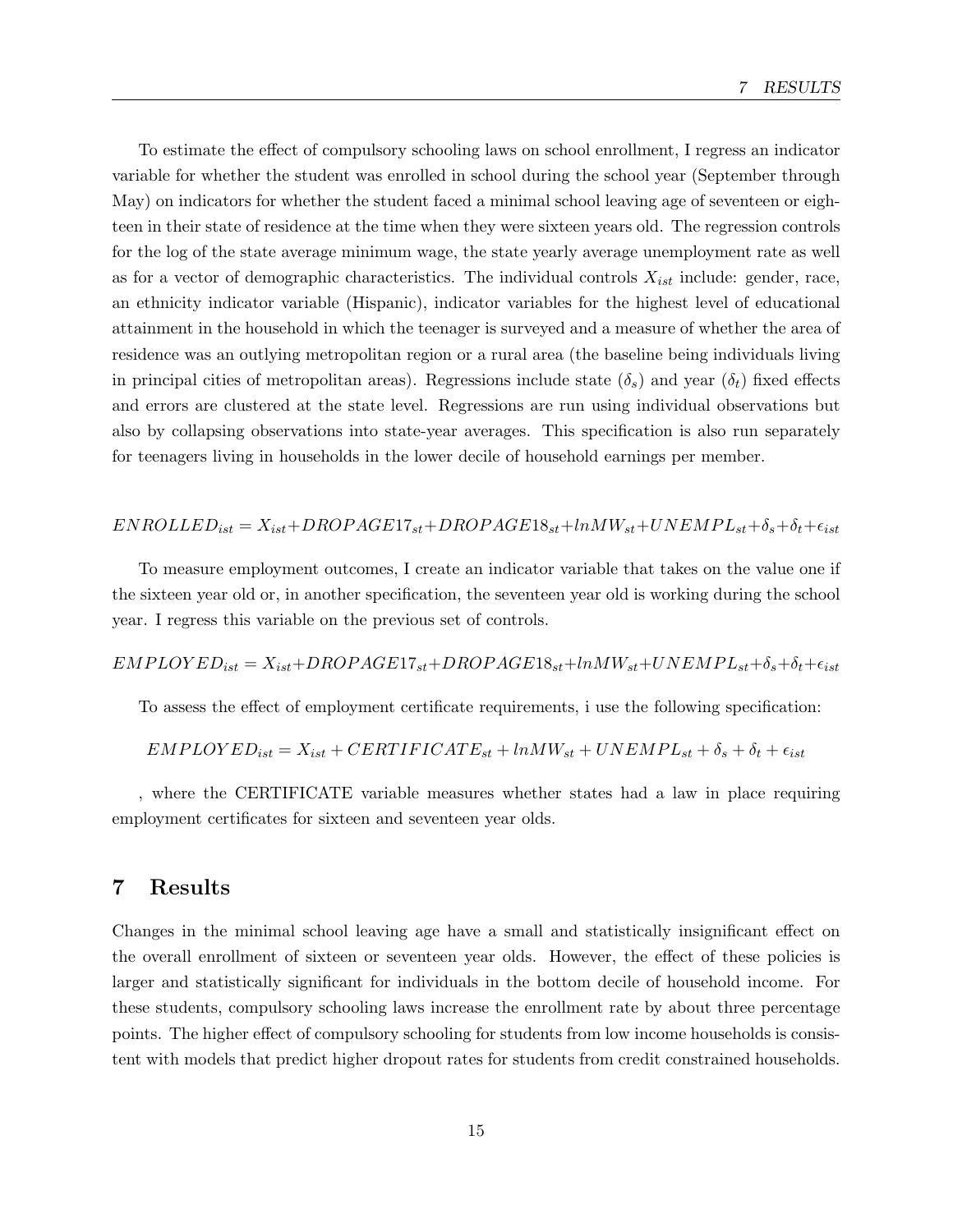Laws requiring a higher minimal school leaving age have a negative effect on the employment rate. Requiring a minimal school leaving age of 18 reduces the employment rate at age 16 by 2.1 percentage points and by 1.7 percentage points at age 17 (Table 6, for years 1979-2014). Minimum wage laws have a large and statistically significant negative effect on the employment rate. It is interesting to note that if the increases in the minimum school leaving age reduce the probability that high school students work during high school, and these changes are contemporaneous with minimum wage increases, the disemployment effects of the latter will be confounded and upwardly biased. Out of the 20 states that increased compulsory schooling laws since 1987, eleven did so at the same time as increasing minimum wages. For example , a regression that omits the compulsory schooling indicators shown in Table 6 will show a coefficient of -.011 (p value 0.001), larger than the coefficient obtained in a regression that accounts for compulsory schooling laws (-0.099, p value 0.018).

Three of the twenty compulsory schooling changes occured during the recent recession. We may be concerned that the drastic decrease in employment during the recent recession may bias results. Table 6 also presents estimates for the effect of compulsory schooling laws on employment between 1992 and 2008. The effect is a negative 2.5 percentage point decrease in employment for 16-year-olds for laws requiring schooling until 17 and a decrease of 1.9 per cent for 17-year-olds, both statistically significant.

To test the robustness of the effects of compulsory schooling laws on the employment rate, I estimate the effect of minimal age increases at ages where such policies should not have had an effect. Table 7 presents these estimates, showing that effects are statistically significant at ages 16 and 17, as expected under Hypothesis 2, and not statistically significant at other ages, with the exception of a coefficient in the regression for the sample of 18 year olds. The weak statistical significance of that coefficient may be an artifact of repeated testing but it may also be related to the compulsory schooling law if employers negatively update their belief about all teen workers at the time of the compulsory schooling increase, as suggested by Hypothesis 2.

The effect of relaxing employment certificate requirements is analyzed in Table 8. I estimate the effect of dropping work permit requirements for five states that did so between 1977 and 1995. Dropping the cerfificate requirement resulted in a 2.7 percentage point increase in the employment rate of 16-year-olds and a 1.9 percentage point increase for 17 year olds, both statistically significant. These results should not be interpreted as the causal effect of employment certificate requirements for sixteen and seventeen year olds, since laws to relax such requirements in some cases also relaxed nightwork and total hours restrictions for sixteen and seventeen year olds. The effects of the employment certificate requirement are thus confounded with other child labor pro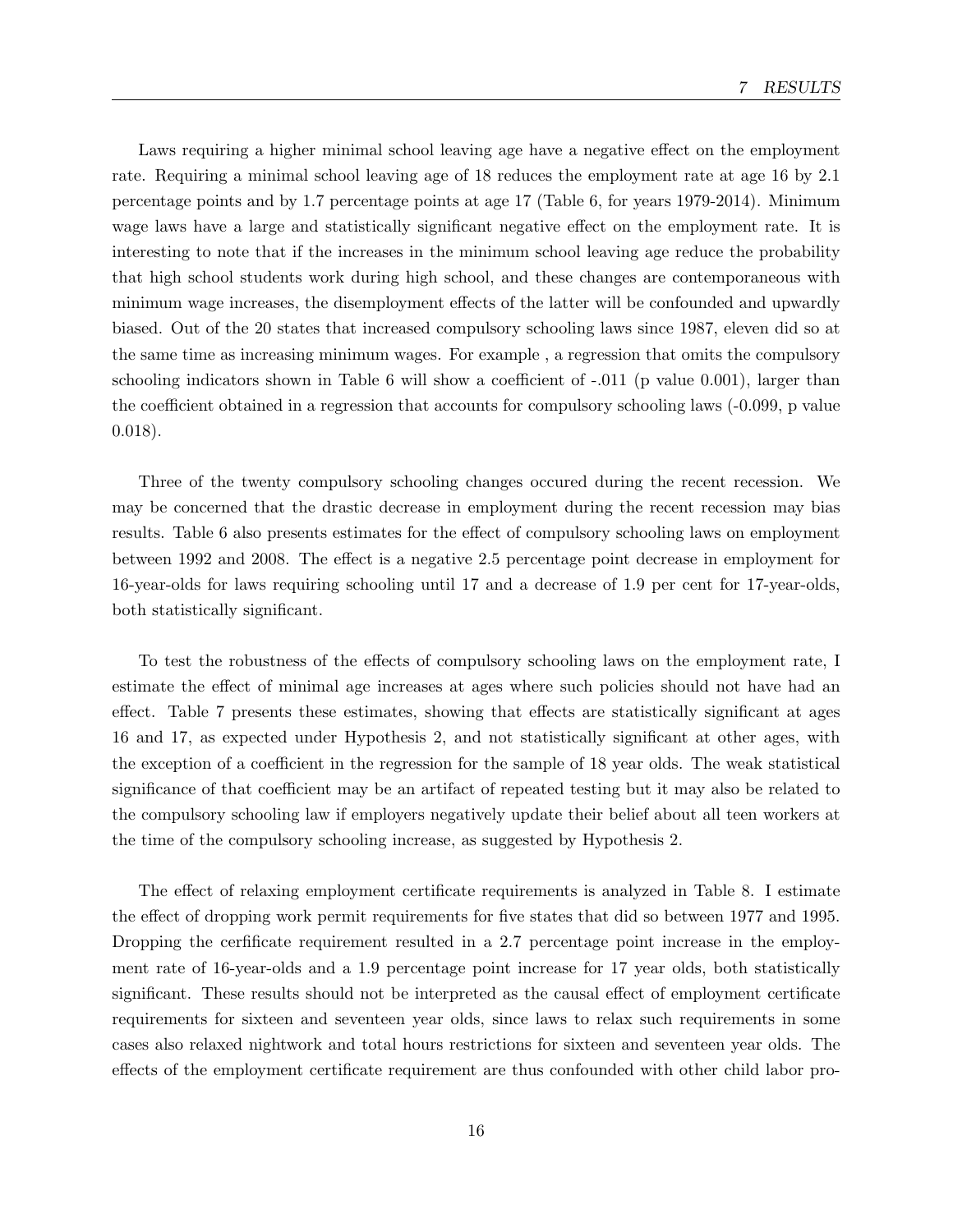visions in the specification in Table 8.

## 8 Conclusions

Increases in the minimal school leaving age in 20 states since 1987 account for a large share of the "unaccounted" secular decline in teenage employment. Previous macroeconomic estimates placed the unaccounted component at between two and three percentage points (Smith, 2011). Given the two percentage point decrease in employment in the 20 states implementing compulsory schooling policies, and the fact that these states represent 44 per cent of the US population, I estimate compulsory schooling laws can account for about one percentage point out of the national level decline in teenage employment.

While potentially raising high school dropouts' chances of finishing high school, compulsory schooling laws may also reduce exposure to the skills, earnings and hands on experience acquired while employed. The present analysis indicates that employment will decrease not only for potential high school dropouts who are kept in school longer, but also for other students, as employers may displace high school students with workers of other ages after a compulsory schooling increase. The large and positive effects that relaxing work permit legislation had on employment also highlight the need for minimal school leaving age increases to be analyzed in conjunction with employment certificate legislation.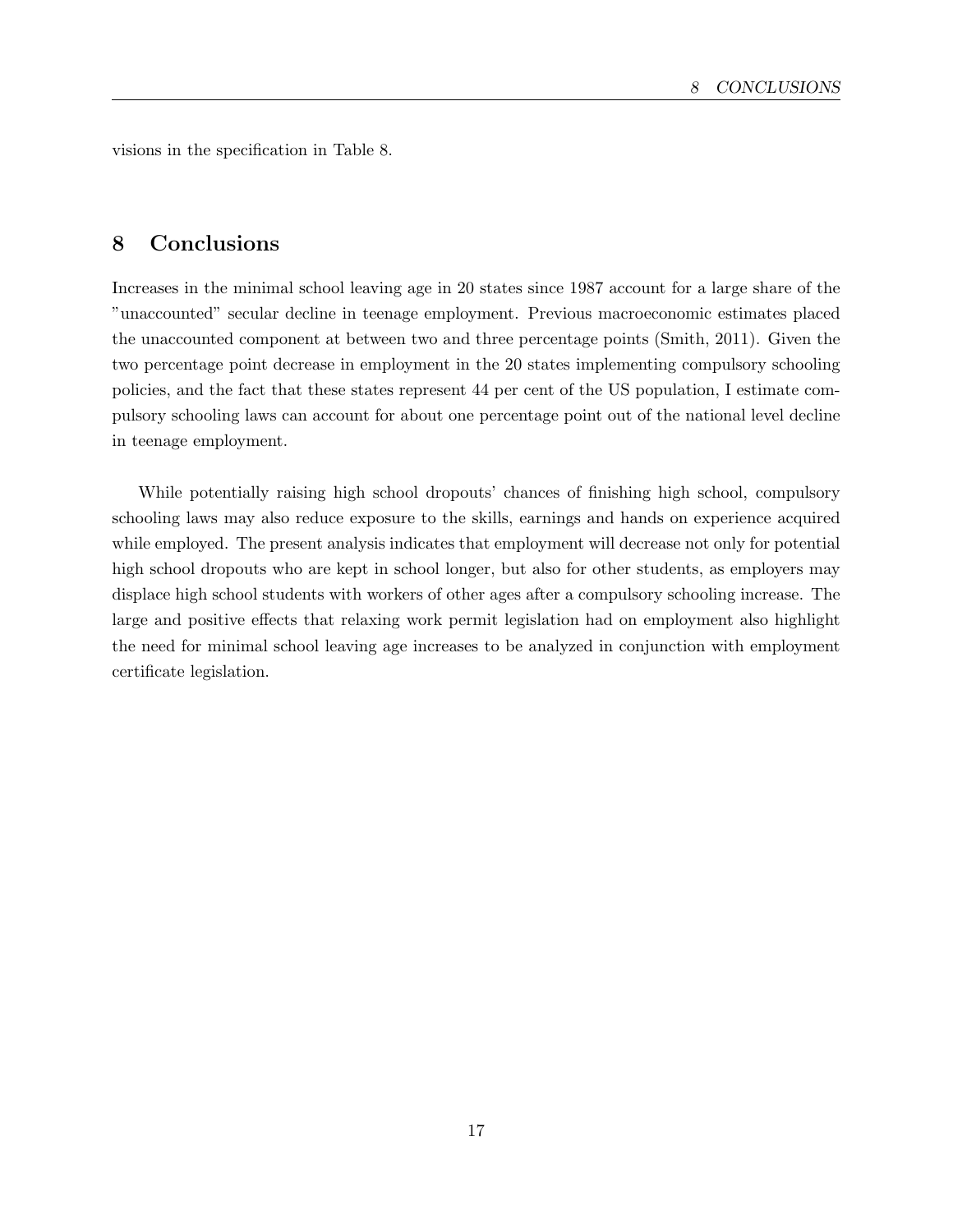# 9 References

Aaronson, Daniel, Kyung-Hong Park, and Daniel Sullivan. 2006. The decline in teen labor force participation. In Federal Reserve Bank of Chicago economic perspectives, 2006 Q1, 218.

Acemoglu, D., and J. Angrist. 2001. How large are human capital externalities? Evidence from compulsory schooling laws. NBER Macroannual: 9 59.

Allegretto, Sylvia, Dube, Arindrajit, Reich, Michael, 2011. Do Minimum Wages Really Reduce Teen Employment? Accounting for Heterogeneity and Selectivity in State Panel Data, Industrial Relations, Vol. 50, No. 2 (April 2011).

Angrist, J. D., and A. Krueger. 1991. Does compulsory school attendance affect schooling and earnings? Quarterly Journal of Economics 106 (4): 979 1014.

Eckstein, Zvi, and Wolpin, Kenneth I. Youth Employment and Academic Performance in High School. Centre for Economic Policy Research Discussion Paper no. 1861. London: Centre for Economic Policy Research, 1998

Lewin-Epstein, N. 1981. Youth Employment During High School. Chicago, IL: National Center for Education Statistics.

Mackey, P. E., Duncan, T. G. (2013). Does raising the state compulsory school attendance age achieve the intended outcomes? (REL 2014005). Washington, DC: U.S. Department of Education, Institute of Education Sciences, National Center for Education Evaluation and Regional Assistance, Regional Educational Laboratory Mid-Atlantic. Retrieved from http://ies.ed.gov/ncee/edlabs

Neumark, David and William Wascher. 2006. "Minimum Wages and Employment: A Review of Evidence from the New Minimum Wage Research." National Bureau of Economic Research Working Paper 12663. Cambridge, MA: National Bureau of Economic Research. http://www.nber.org/papers/w12663

Oreopoulos, Philip. 2009. Would More Compulsory Schooling Help Disadvantaged Youth? Evidence From Recent Changes to School- Leaving Laws in Gruber, Jonathan [ed], The Problems of Disadvantaged Youth: An Economic Perspective , University of Chicago Press,. pp. 85 112

Smith, Christopher L, 2011. "Polarization, Immigration, Education: What's Behind the Dramatic Decline in Youth Employment?" Federal Reserve, October 2011. http://www.federalreserve.gov/pubs/feds/2011/201141/201141pap.pdf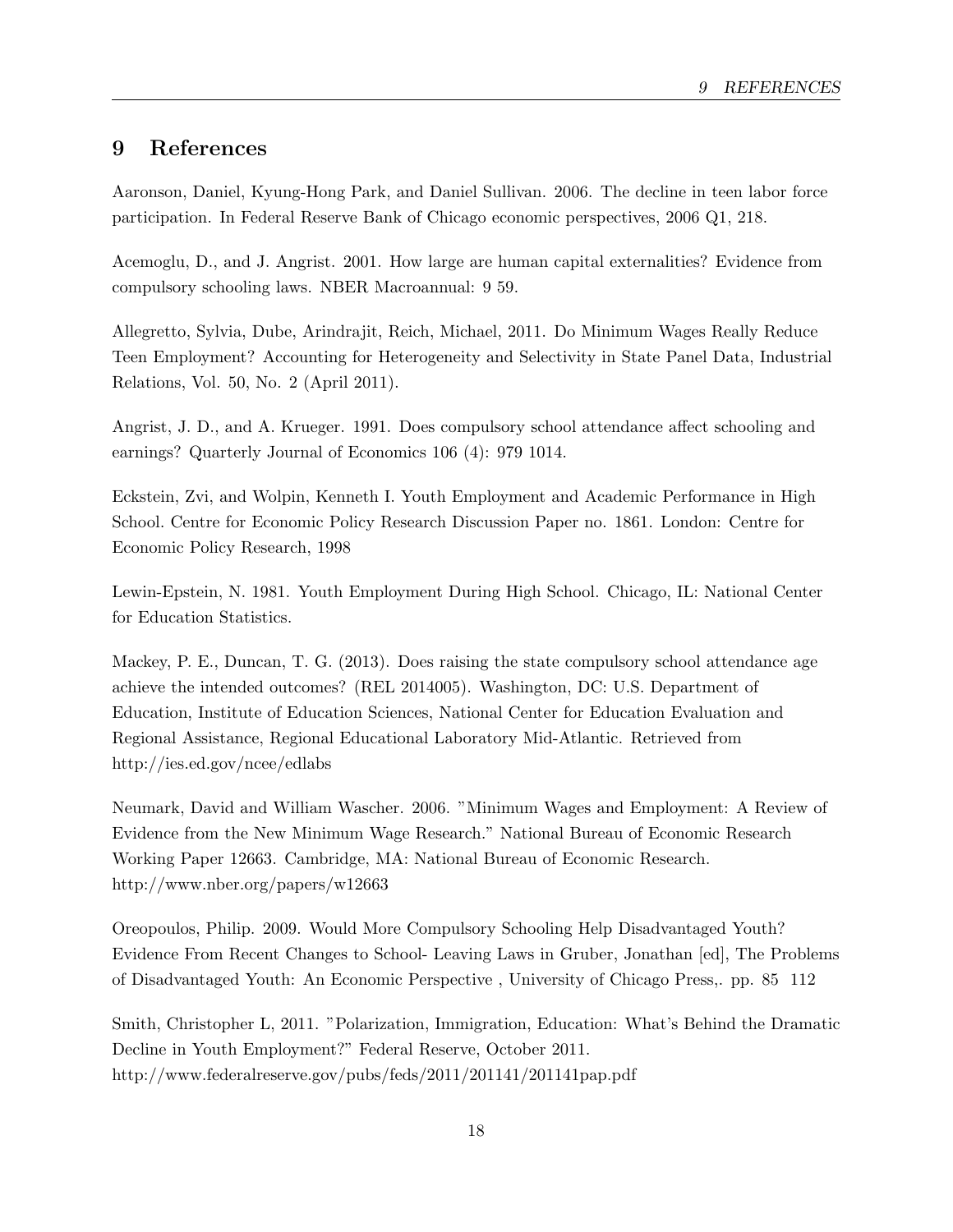Smith, Christopher L, 2012. The Impact of Low-Skilled Immigration on the Youth Labor Market, Journal of Labor Economics Vol. 30, No. 1 (January 2012), pp. 55-89

Tyler, John, 2003. Using State Child Labor Laws to Identify the Effect of SchoolYear Work on High School Achievement , Journal of Labor Economics, Vol. 21, No. 2 (April 2003), pp. 381-408

Whitehurst, Grover J, Whitfield, Sarah, 2012. Compulsory school attendance. What research says and what it means for state policy , The Brookings Institution, available at www.brookings.edu/research/papers [Accessed April 15, 2014]

# 10 Appendix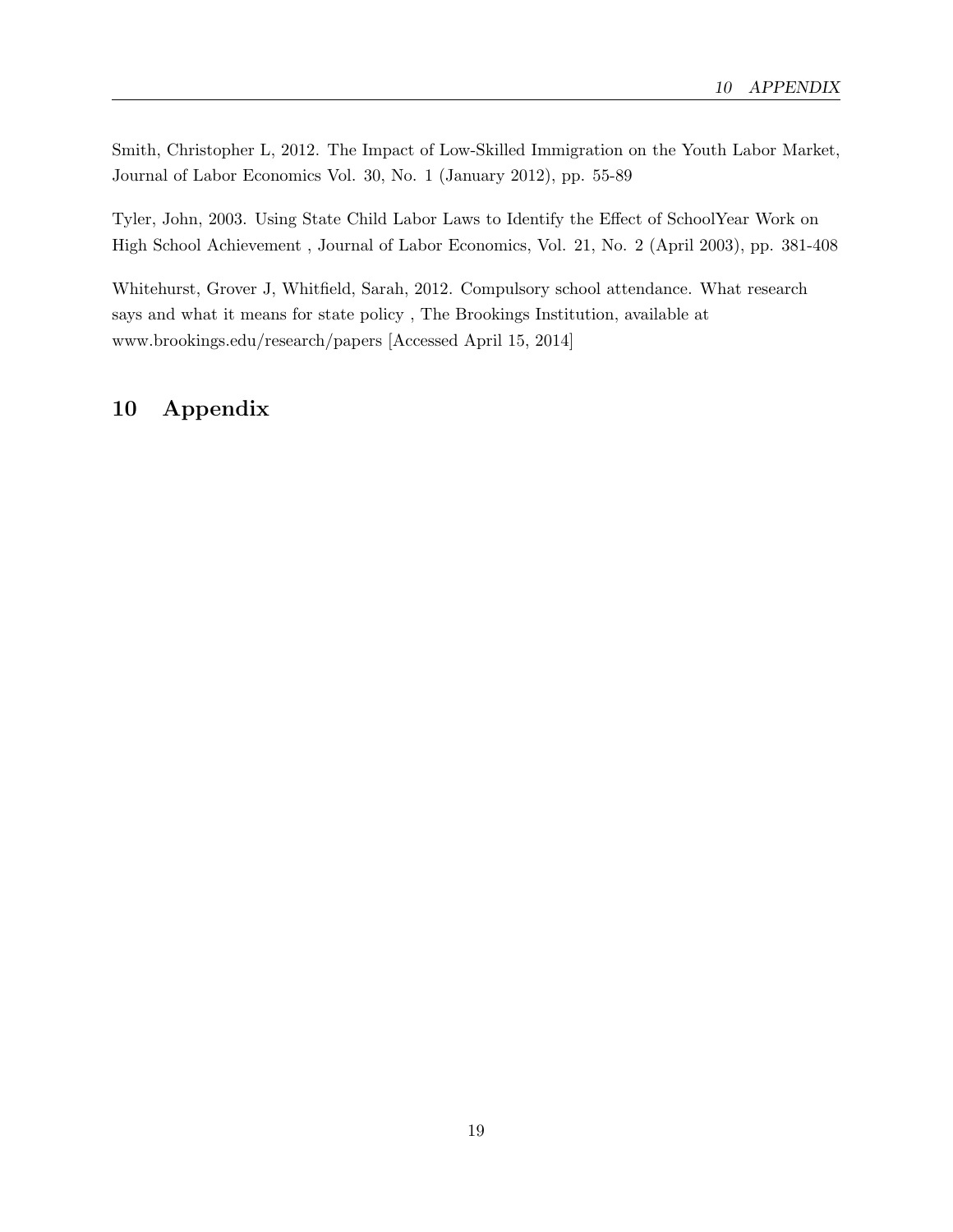

Figure 1: Employment rate for sixteen and seventeen year olds who were enrolled during the school year

Source: Current Population Survey weighted data, 1984-2014. Observations only include individuals reporting being enrolled in school and being employed , September through May. Shaded regions indicate years with National Bureau of Economic Research designated recessions.

Figure 2: Enrollment rate for sixteen and seventeen year olds, September-May averages



Source: Current Population Survey weighted data, 1984-2014. Observations only include individuals reporting being enrolled in school and being employed , September through May. Shaded regions indicate years with National Bureau of Economic Research designated recessions.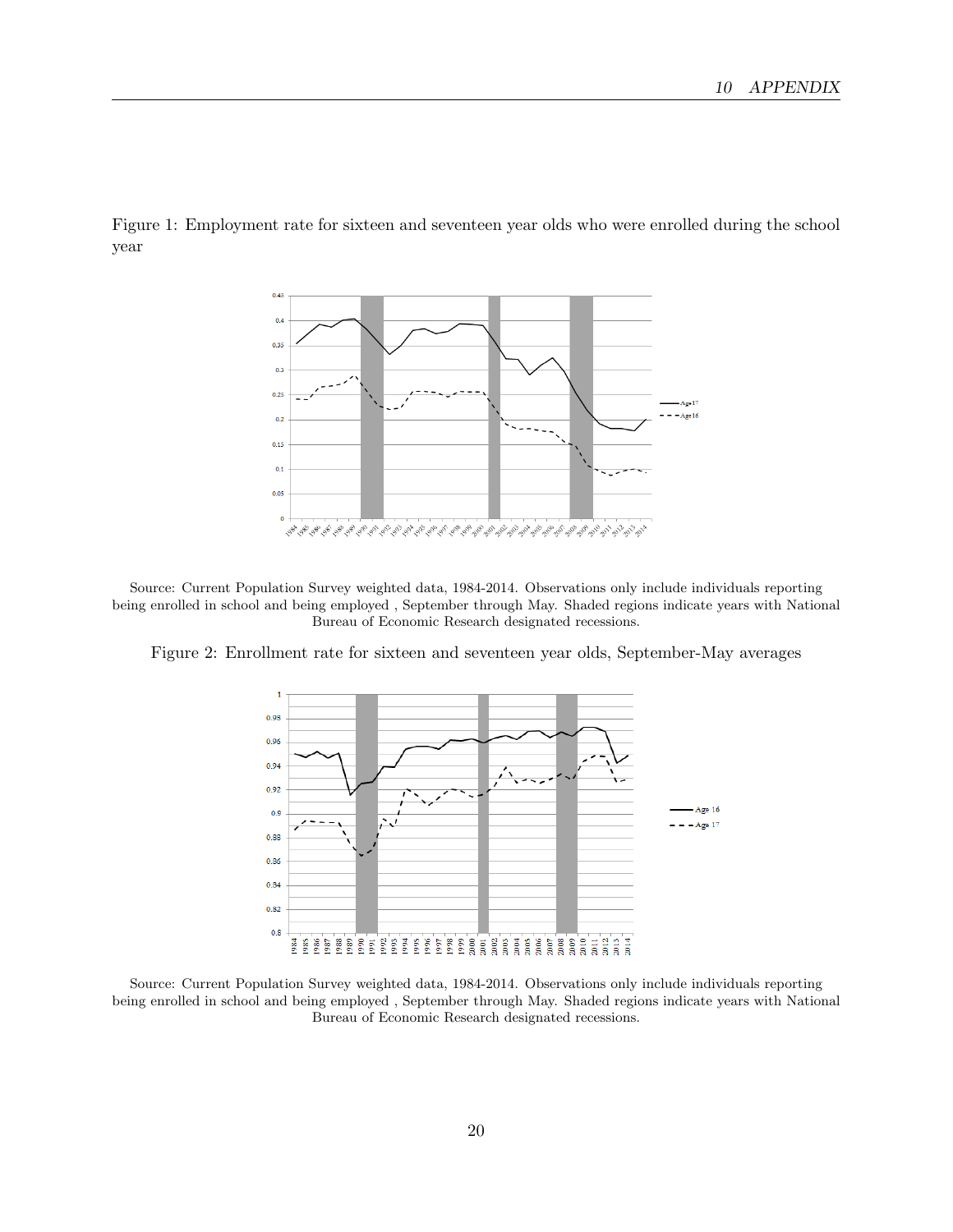

Figure 3: Employment rate for different age groups (September-May averages)

Source: Current Population Survey weighted data, 1984-2013. Observations only include individuals reporting being employed September through May. Shaded regions indicate years with National Bureau of Economic Research designated recessions.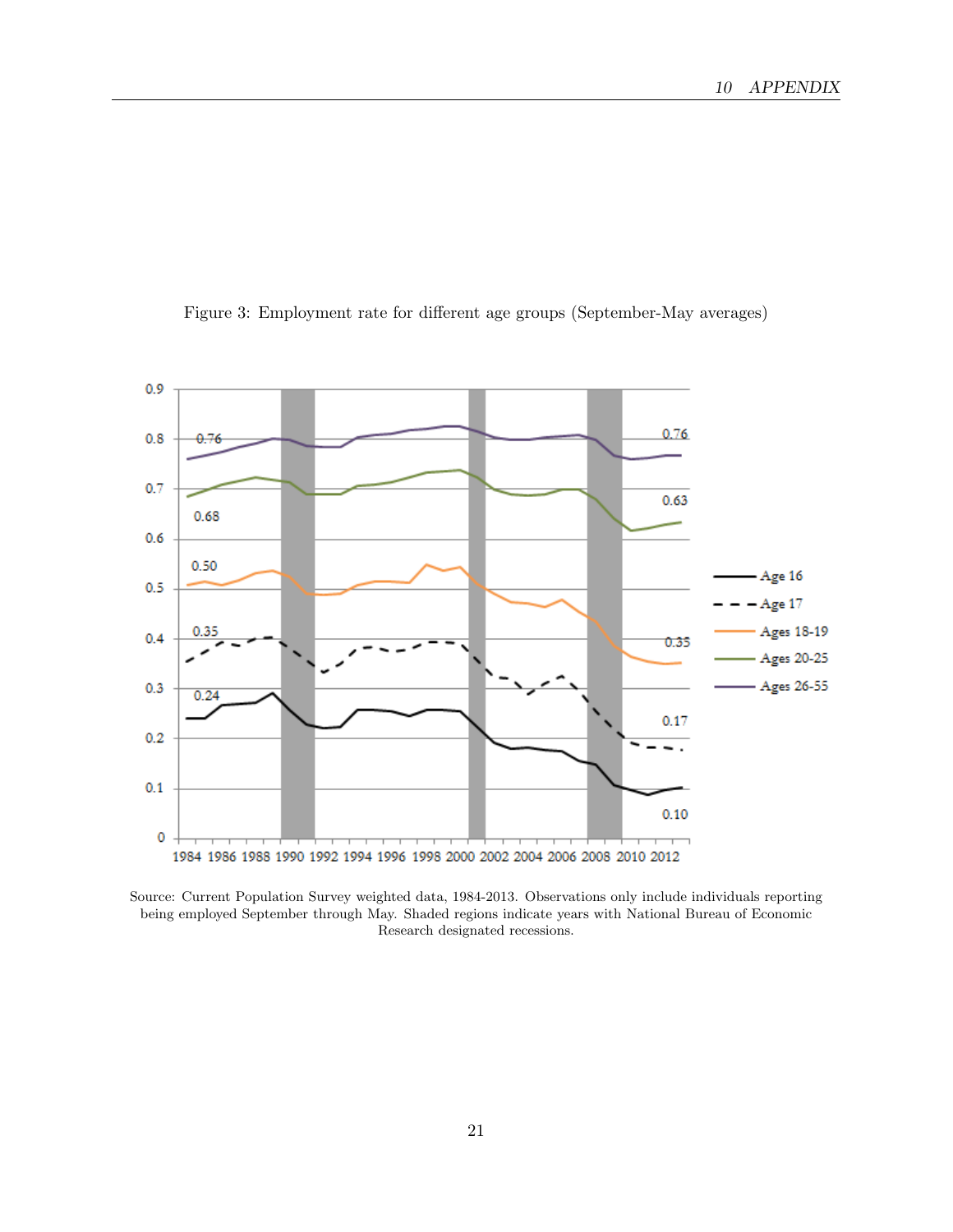| State          | 1990 | 2000 | 2014 | State          | 1990 | 2000 | 2014 |
|----------------|------|------|------|----------------|------|------|------|
|                |      |      |      |                |      |      |      |
| Alabama        | 16   | 16   | 17   | Montana        | 16   | 16   | 16   |
| Alaska         | 16   | 16   | 16   | Nebraska       | 16   | 16   | 18   |
| Arizona        | 16   | 16   | 16   | Nevada         | 17   | 17   | 18   |
| Arkansas       | 17   | 18   | 18   | New Hampshire  | 16   | 16   | 18   |
| California     | 18   | 18   | 18   | New Jersey     | 16   | 16   | 16   |
| Colorado       | 16   | 16   | 17   | New Mexico     | 18   | 18   | 18   |
| Connecticut    | 16   | 16   | 18   | New York       | 16   | 16   | 16   |
| Delaware       | 16   | 16   | 16   | North Carolina | 16   | 16   | 16   |
| DC             | 17   | 18   | 18   | North Dakota   | 16   | 16   | 16   |
| Florida        | 16   | 16   | 16   | Ohio           | 18   | 18   | 18   |
| Georgia        | 16   | 16   | 16   | Oklahoma       | 18   | 18   | 18   |
| Hawaii         | 18   | 18   | 18   | Oregon         | 18   | 18   | 18   |
| Idaho          | 16   | 16   | 16   | Pennsylvania   | 17   | 17   | 17   |
| Illinois       | 16   | 16   | 17   | Rhode Island   | 16   | 16   | 18   |
| Indiana        | 16   | 16   | 18   | South Carolina | 16   | 17   | 17   |
| Iowa           | 16   | 16   | 16   | South Dakota   | 16   | 16   | 18   |
| Kansas         | 16   | 18   | 18   | Tennessee      | 17   | 17   | 17   |
| Kentucky       | 16   | 16   | 16   | Texas          | 17   | 17   | 18   |
| Louisiana      | 17   | 17   | 18   | Utah           | 18   | 18   | 18   |
| Maine          | 17   | 17   | 17   | Vermont        | 16   | 16   | 16   |
| Maryland       | 16   | 16   | 16   | Virginia       | 18   | 18   | 18   |
| Massachussetts | 16   | 16   | 16   | Washington     | 18   | 18   | 18   |
| Michigan       | 16   | 16   | 16   | West Virginia  | 16   | 16   | 16   |
| Minnesota      | 16   | 16   | 16   | Wisconsin      | 18   | 18   | 18   |
| Mississippi    | 16   | 17   | 17   | Wyoming        | 16   | 16   | 16   |
| Missouri       | 16   | 16   | 17   |                |      |      |      |

|  | Table 1: State minimal school leaving ages, selected years |  |  |  |
|--|------------------------------------------------------------|--|--|--|
|  |                                                            |  |  |  |

Source: Author's review of state session laws and statutes , corroborated with Monthly Labor Review updates on state labor laws, Whitehurst and Whitfield (2012), Mackey and Duncan (2013) and email or phone conversations with State Departments of Education.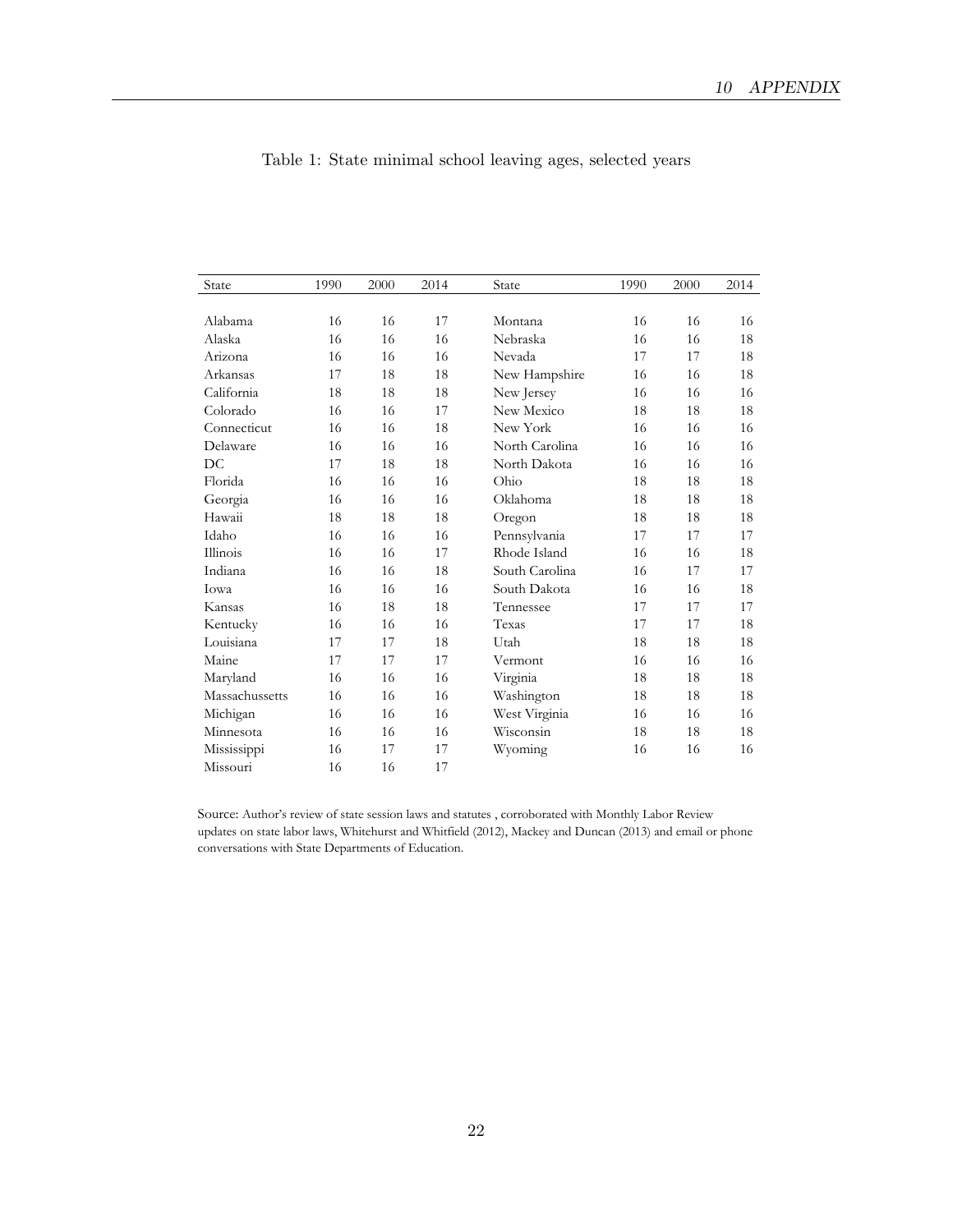

Figure 4: Minimal school leaving ages in 2014

Map created with Statplanet software, replicates information in Table 1, column "2014"

Figure 5: Employment certificate requirements in 2014



Map created with Statplanet software ,replicates information in Table 2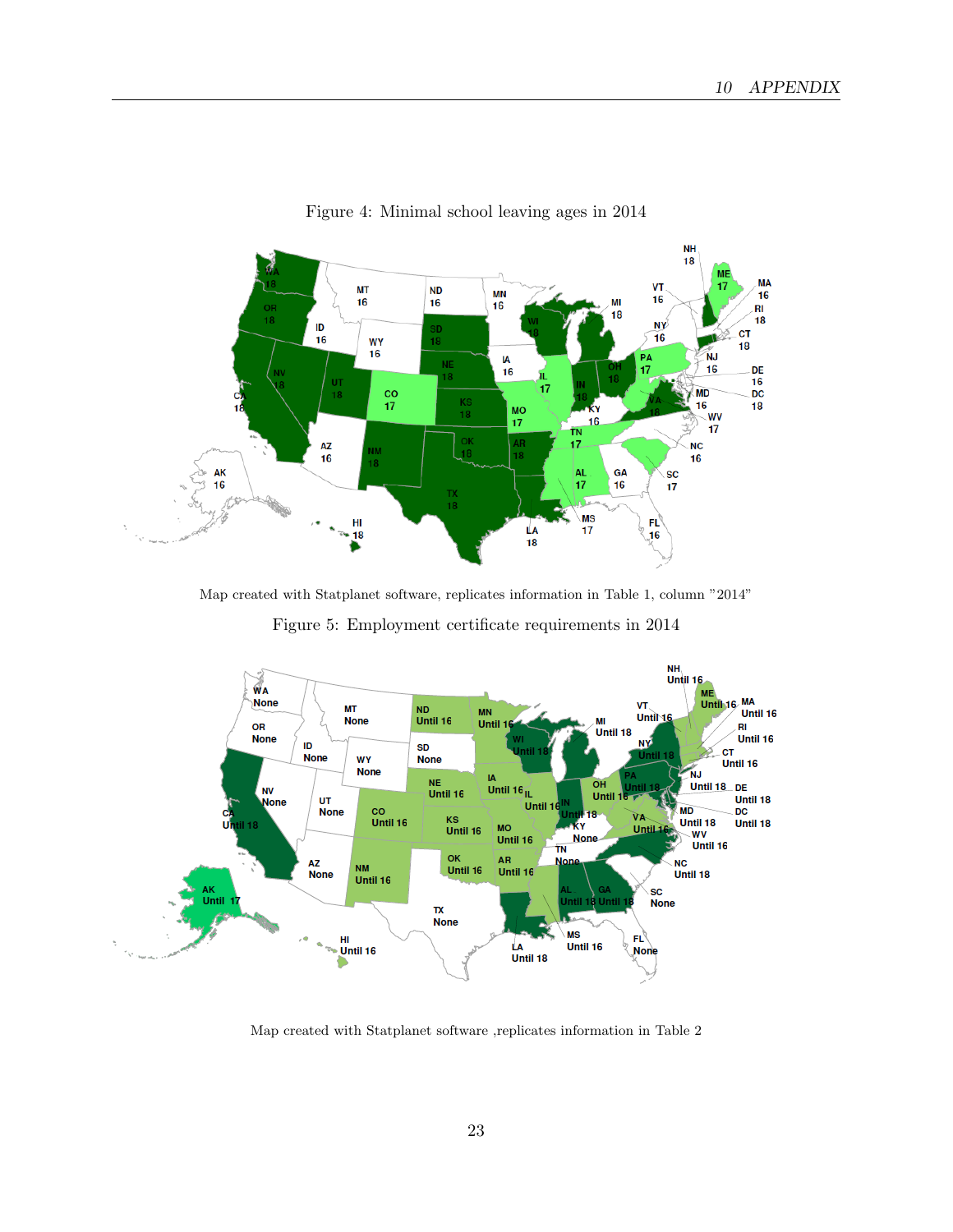| No requirement                             | Arizona, Florida, Idaho, Kentucky, Montana,                           |
|--------------------------------------------|-----------------------------------------------------------------------|
|                                            | Nevada <sup>1</sup> , Oregon, South Carolina, South Dakota,           |
|                                            | Tennessee, Texas, Utah, Wyoming                                       |
| Employment certificate required for minors | Arkansas, Colorado <sup>2</sup> , Connecticut, Hawaii,                |
| under the age of 16                        | Illinois, Iowa, Kansas <sup>3</sup> , Maine, Minnesota <sup>2</sup> , |
|                                            | Mississippi, Missouri, Nebraska, New                                  |
|                                            | Hampshire, New Mexico, North Dakota,                                  |
|                                            | Oklahoma, Rhode Island, Vermont, Virginia,                            |
|                                            | West Virginia.                                                        |
| Employment certificate required for minors | Alaska                                                                |
| under the age of 17                        |                                                                       |
| Employment certificate required for minors | Alabama, California <sup>4</sup> , Delaware, District of              |
| under the age of 18                        | Columbia, Georgia, Indiana, Louisiana,                                |
|                                            | Maryland, Massachussetts , Michigan, New                              |
|                                            | Jersey, New York, North Carolina, Pennsylvania,                       |
|                                            | Ohio <sup>5</sup> , Washington, Wisconsin.                            |

Table 2: State requirements for employment certificates for minors, 2003-2014

Notes: 1. Nevada requires an employment certificate only for minors under the age of 14. 2. During school hours.3. Only if not enrolled in school. 4. Only for minors enrolled in school. 5. 16 and 17 during school term.

Source: Information on state certificate requirements comes from the Department of Labor Wage and Hour division website, http://www.dol.gov/whd/state/certification.htm#5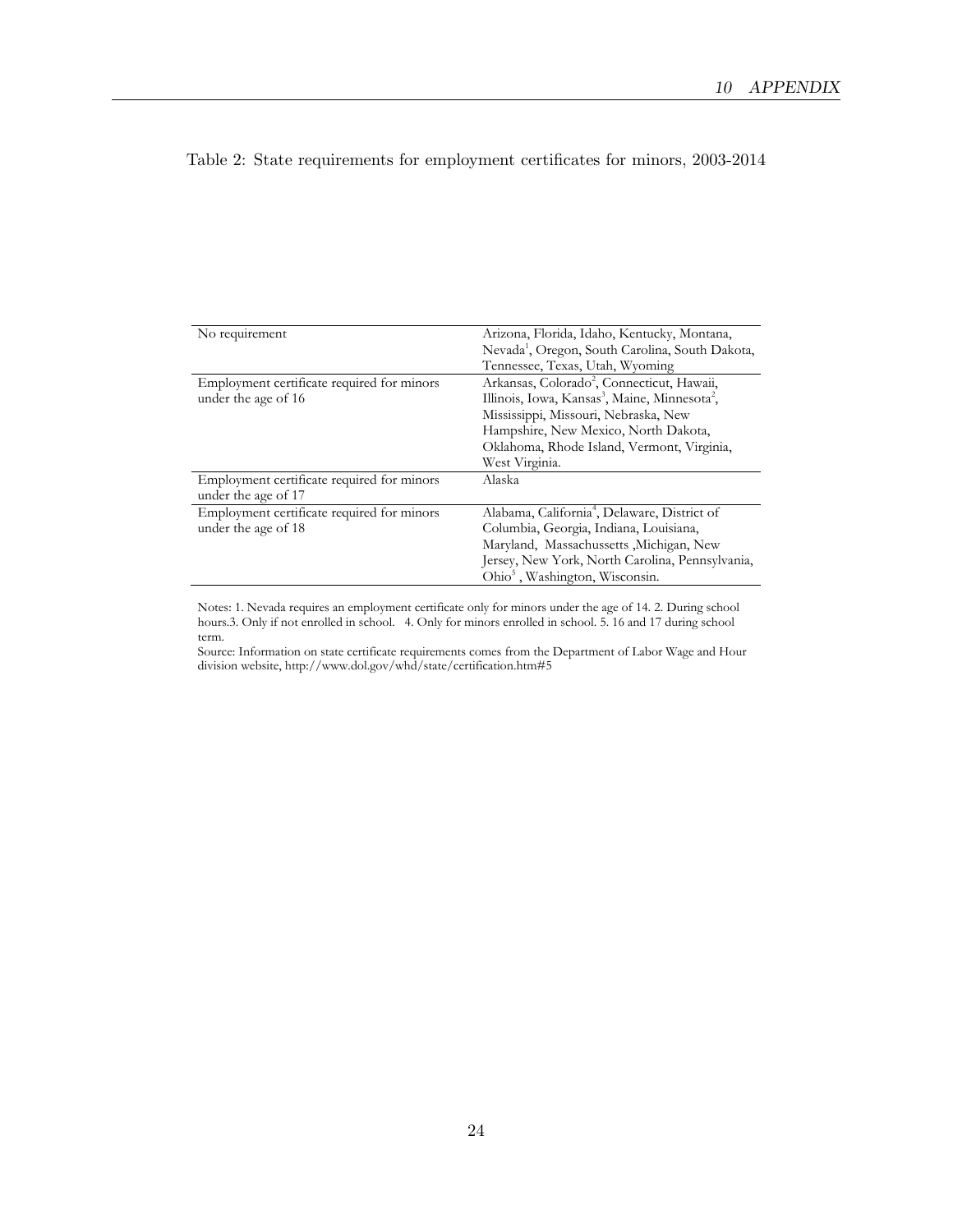| Age 16<br>А.                           | 1984  | 1994         | 2000  | 2001  | 2002  | 2006  | 2007  | 2008  | 2009         | 2012  | 2014     |
|----------------------------------------|-------|--------------|-------|-------|-------|-------|-------|-------|--------------|-------|----------|
| Full time school only                  | 65.68 | 64.77        | 66.95 | 69.35 | 73.02 | 75.38 | 76.86 | 78.38 | 81.68        | 83.5  | 83.13    |
| Full time school, part time work       | 22.05 | 23.99        | 23.49 | 20.81 | 17.83 | 16.33 | 14.48 | 13.43 | 9.88         | 8.88  | 8.37     |
| In school part time, working part time | 0.3   | 0.23         | 0.43  | 0.3   | 0.25  | 0.24  | 0.08  | 0.21  | 0.16         | 0.16  | 0.13     |
| Working full time, in school full time | 0.56  | 0.38         | 0.7   | 0.4   | 0.36  | 0.49  | 0.42  | 0.6   | 0.43         | 0.3   | 0.39     |
| Working full time, in school part time | 0.06  | $\mathbf{0}$ | 0.09  | 0.04  | 0.05  | 0.03  | 0.11  | 0.07  | $\mathbf{O}$ | 0.03  | $\Omega$ |
| Unemployed, in school full time        | 6.39  | 6            | 4.61  | 4.94  | 4.71  | 4.4   | 4.48  | 4.1   | 4.3          | 4.02  | 2.78     |
| Unemployed, in school part time        | 0.02  | 0.11         | 0.06  | 0.1   | 0.13  | 0.11  | 0.02  | 0.07  | 0.06         | 0.04  | 0.06     |
| Not enrolled                           | 4.94  | 4.51         | 3.67  | 4.05  | 3.65  | 3.01  | 3.55  | 3.16  | 3.5          | 3.05  | 5.12     |
| Not enrolled, working full time        | 0.6   | 0.42         | 0.6   | 0.59  | 0.69  | 0.43  | 0.64  | 0.46  | 0.37         | 0.51  | 0.86     |
| Not enrolled, working part time        | 0.62  | 0.63         | 0.55  | 0.85  | 0.61  | 0.54  | 0.46  | 0.38  | 0.55         | 0.52  | 0.77     |
| Not enrolled, unemployed               | 0.75  | 0.7          | 0.21  | 0.36  | 0.46  | 0.14  | 0.33  | 0.19  | 0.4          | 0.18  | 0.28     |
| Not enrolled, not in labor force       | 2.97  | 2.76         | 2.31  | 2.25  | 1.89  | 1.9   | 2.12  | 2.13  | 2.18         | 1.84  | 3.21     |
| A. Age 17                              | 1984  | 1994         | 2000  | 2001  | 2002  | 2006  | 2007  | 2008  | 2009         | 2012  | 2014     |
| Full time school only                  | 50.04 | 50.83        | 51.14 | 54.29 | 57.49 | 58.38 | 61.26 | 65.05 | 67.24        | 72.72 | 70.46    |
| Full time school, part time work       | 28.94 | 32.34        | 33.26 | 30.48 | 27.63 | 28.29 | 25.92 | 22.61 | 19.18        | 16.49 | 17.99    |
| In school part time, working part time | 1.16  | 1.18         | 0.79  | 1.02  | 1.04  | 0.7   | 0.59  | 0.23  | 0.41         | 0.29  | 0.29     |
| Working full time, in school full time | 1.06  | 1.22         | 1.44  | 1.12  | 0.97  | 1.1   | 0.92  | 0.84  | 0.71         | 0.53  | 0.33     |
| Working full time, in school part time | 0.29  | 0.33         | 0.25  | 0.25  | 0.23  | 0.1   | 0.2   | 0.08  | 0.02         | 0.04  | 0.08     |
| Unemployed, in school full time        | 6.99  | 5.61         | 4.27  | 4.13  | 4.67  | 3.85  | 3.82  | 4.39  | 5.22         | 4.68  | 3.71     |
| Unemployed, in school part time        | 0.24  | 0.63         | 0.28  | 0.39  | 0.31  | 0.13  | 0.22  | 0.18  | 0.09         | 0.08  | 0.11     |
| Not enrolled                           | 11.29 | 7.85         | 8.56  | 8.32  | 7.66  | 7.45  | 7.08  | 6.62  | 7.14         | 5.16  | 7.02     |
| Not enrolled, working full time        | 2.62  | 1.26         | 2.32  | 2.09  | 1.75  | 1.47  | 1.24  | 0.91  | 0.89         | 0.73  | 0.82     |
| Not enrolled, working part time        | 1.84  | 1.48         | 1.54  | 2.17  | 1.65  | 1.39  | 1.17  | 1.12  | 1.43         | 0.61  | 1.85     |
| Not enrolled, unemployed               | 2.53  | 1.55         | 1.56  | 1.39  | 1.28  | 1.33  | 0.9   | 0.95  | 1.21         | 0.88  | 0.68     |
| Not enrolled, not in labor force       | 4.3   | 3.56         | 3.14  | 2.67  | 2.98  | 3.26  | 3.77  | 3.64  | 3.61         | 2.94  | 3.67     |

Table 3: Employment/ enrollment status of 16 and 17 year olds, selected years

Source: NBER extracts of the Merged Outgoing Rotation Files of the Current Population Survey, 1989-2014. The proportions are calculated using population weights. Averages for the months of September through May.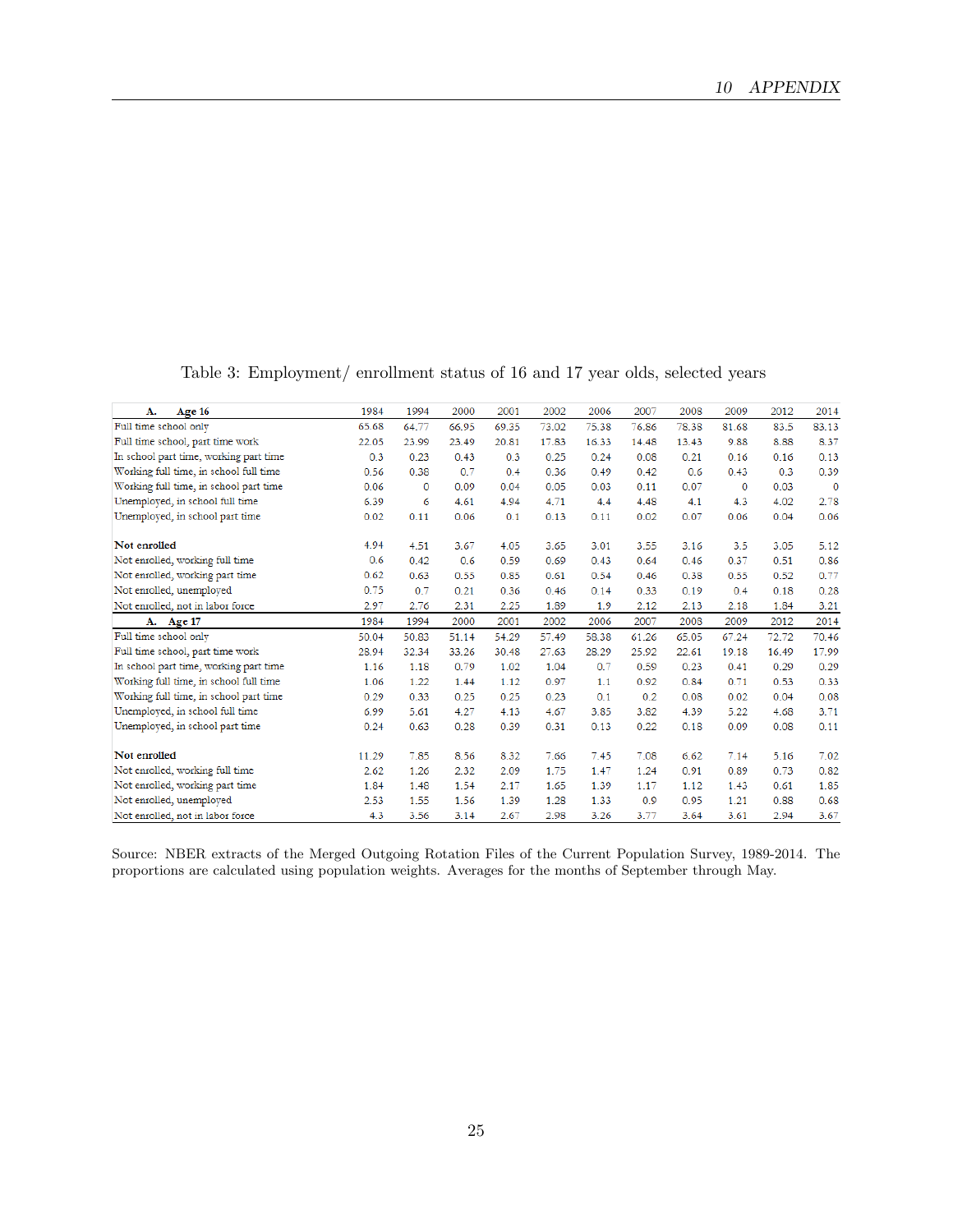|                                        | Employment status at age 16      | (during the school year)                   | Employment status at age 17<br>(during the school year) |                                            |  |
|----------------------------------------|----------------------------------|--------------------------------------------|---------------------------------------------------------|--------------------------------------------|--|
|                                        | States with<br>no<br>requirement | <b>States</b><br>requiring<br>certificates | States with<br>no<br>requirement                        | <b>States</b><br>requiring<br>certificates |  |
|                                        |                                  |                                            |                                                         | $\%$ of total                              |  |
| Full time school only                  | 77.04                            | 81.00                                      | 62.78                                                   | 68.30                                      |  |
| Full time school, part time work       | 14.24                            | 10.96                                      | 23.90                                                   | 19.74                                      |  |
| In school part time, working part time | 0.16                             | 0.15                                       | 0.55                                                    | 0.41                                       |  |
| Working full time, in school full time | 0.50                             | 0.29                                       | 0.90                                                    | 0.68                                       |  |
| Working full time, in school part time | 0.04                             | 0.05                                       | 0.09                                                    | 0.1                                        |  |
| Unemployed, in school full time        | 4.43                             | 4.14                                       | 4.64                                                    | 4.47                                       |  |
| Unemployed, in school part time        | 0.08                             | 0.06                                       | 0.21                                                    | 0.17                                       |  |
| Not enrolled, working full time        | 0.41                             | 0.49                                       | 1.19                                                    | 0.91                                       |  |
| Not enrolled, working part time        | 0.56                             | 0.45                                       | 1.34                                                    | 1.01                                       |  |
| Not enrolled, unemployed               | 0.31                             | 0.27                                       | 1.08                                                    | 0.97                                       |  |
| Not enrolled, not in labor force       | 2.21                             | 2.13                                       | 3.30                                                    | 3.24                                       |  |
| Number of observations                 | 30,356                           | 18,899                                     | 30,074                                                  | 18,613                                     |  |

Table 4: Employment/enrollment status of minors by type of state mandated employment certificate

> Source: Data come from the NBER extracts of the Merged Outgoing Rotation Files of the Current Population Survey, 2003-2012. Information on state certificate requirements comes from the Department of Labor Wage and Hour division website, http://www.dol.gov/whd/state/certification.htm. Notes: The school year excludes the months of June, July and August. For information on states included in the no requirement/requiring certificates categories, see Table 3.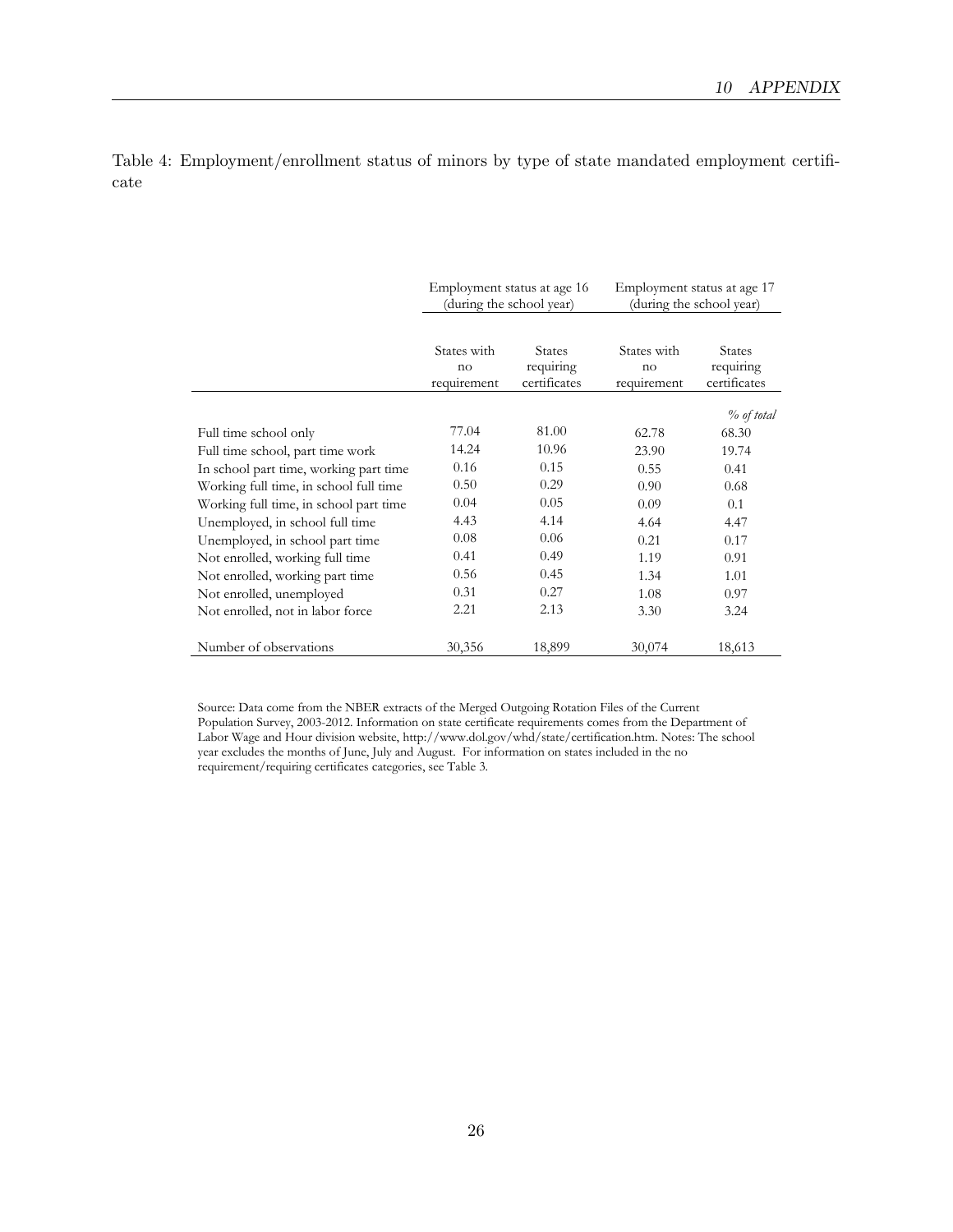|                              | (1)            | (2)                    | (3)            | (4)                    |
|------------------------------|----------------|------------------------|----------------|------------------------|
|                              | Enrollment     | Enrollment rate at age | Enrollment     | Enrollment rate at age |
|                              | rate at age 16 | 16, bottom decile of   | rate at age 17 | 17, bottom decile of   |
|                              |                | HH income              |                | HH income              |
| Must stay in school until 17 | .001           | .010                   |                |                        |
|                              | (.005)         | (.012)                 |                |                        |
| Must stay in school until 18 | .005           | $.031*$                | .007           | $.037*$                |
|                              | (0.003)        | (.015)                 | (0.007)        | (.015)                 |
| Cons                         | $.916***$      | $.840***$              | $.862***$      | $.846***$              |
|                              | (.032)         | (042)                  | (.052)         | (.085)                 |
| State fixed effects          | Yes            | Yes                    | Yes            | Yes                    |
| Year fixed effects           | Yes            | <b>Yes</b>             | Yes            | Yes                    |
| N                            | 1,213          | 1,213                  | 1,213          | 1,213                  |

#### Table 5: Regression estimates for the probability of enrollment, ages 16 and 17

Notes: OLS regressions using Current Population Survey merged outgoing rotation groups(MORG) data for 1991–2014. Errors are clustered at the state level. Clustered robust standard errors in parantheses, + 0.10 signified p<0.1; \* Signifies *p <* 0.05; \*\* signifies *p <* 0.01; \*\*\* signifies*p <*0.001. Regressions include controls for %female, minimum wages, unemployment rate, %Black, %Hispanic, % Female, %Rural, %Outside principal city.

1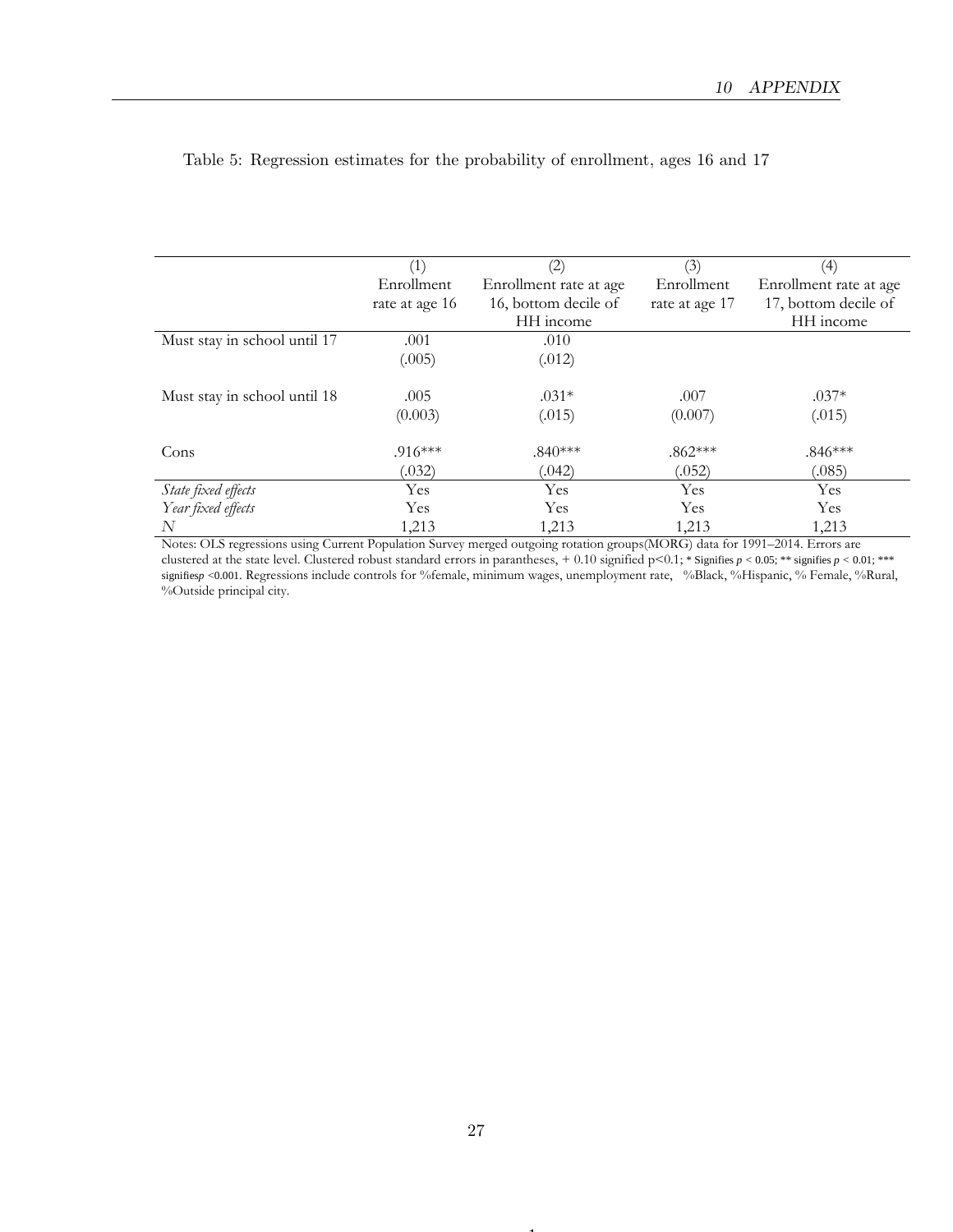Table 6: Regression estimates for the probability of employment, ages 16 and 17 Table 6: Regression estimates for the probability of employment, ages 16 and 17

|                                                                                                                                                                                                                                                                                                                                                                                                                                                                                                                                                                                                                    | Employment rate at age<br>16, |                              |                       | Employment rate at age<br>$\Box$        |
|--------------------------------------------------------------------------------------------------------------------------------------------------------------------------------------------------------------------------------------------------------------------------------------------------------------------------------------------------------------------------------------------------------------------------------------------------------------------------------------------------------------------------------------------------------------------------------------------------------------------|-------------------------------|------------------------------|-----------------------|-----------------------------------------|
|                                                                                                                                                                                                                                                                                                                                                                                                                                                                                                                                                                                                                    | 1979-2014                     | 1992-2008                    | 1979-2014             | 1992-2008                               |
| Must stay in school until 17                                                                                                                                                                                                                                                                                                                                                                                                                                                                                                                                                                                       | (0.007)<br>$-0.018*$          | $-.025*$<br>(011)            |                       |                                         |
| Must stay in school until 18                                                                                                                                                                                                                                                                                                                                                                                                                                                                                                                                                                                       | $-.021**$<br>(.008)           | $-019$<br>(012)              | $-017*$<br>(007)      | $-0.019$<br>(011)                       |
| Ln Minimum Wage                                                                                                                                                                                                                                                                                                                                                                                                                                                                                                                                                                                                    | $-0.099*$<br>(040)            | $-.099*$<br>(.039)           | $-0.069*$<br>(.029)   | $-.060+$<br>(.034)                      |
| Unemployment rate                                                                                                                                                                                                                                                                                                                                                                                                                                                                                                                                                                                                  | $-.016***$<br>(001)           | $-023***$<br>(0.004)         | $-.021***$<br>(0.001) | $-022***$<br>(.003)                     |
| Cons                                                                                                                                                                                                                                                                                                                                                                                                                                                                                                                                                                                                               | $.387***$<br>(073)            | ****<br>(.069)               | .540***<br>(.061)     | **** 493<br>(0.078)                     |
| Year fixed effects<br>State fixed effects                                                                                                                                                                                                                                                                                                                                                                                                                                                                                                                                                                          | Yes<br>Yes<br>1,821           | $\mathbf{Yes}$<br>866<br>Yes | 1,821<br>Yes<br>Yes   | $\mathbf{Yes}$<br>866<br>$\mathbf{Yes}$ |
| %Black, %Hispanic, % Female, %Rural, %Outside principal city, %Of households where the highest level of educational attainment is Some college, %Of households<br>Notes: OLS regressions using Current Population Survey merged outgoing rotation groups(MORG) data for years indicated Errors are clustered at the state level.<br>Clustered robust standard errors in parantheses, + 0.10 signified p<0.1; * Signifies $p < 0.05$ ; ** signifies $p < 0.01$ ; *** signifies $q > 0.001$ . Regressions include controls form<br>where the highest level of educational attainment is college or graduate degrees. |                               |                              |                       |                                         |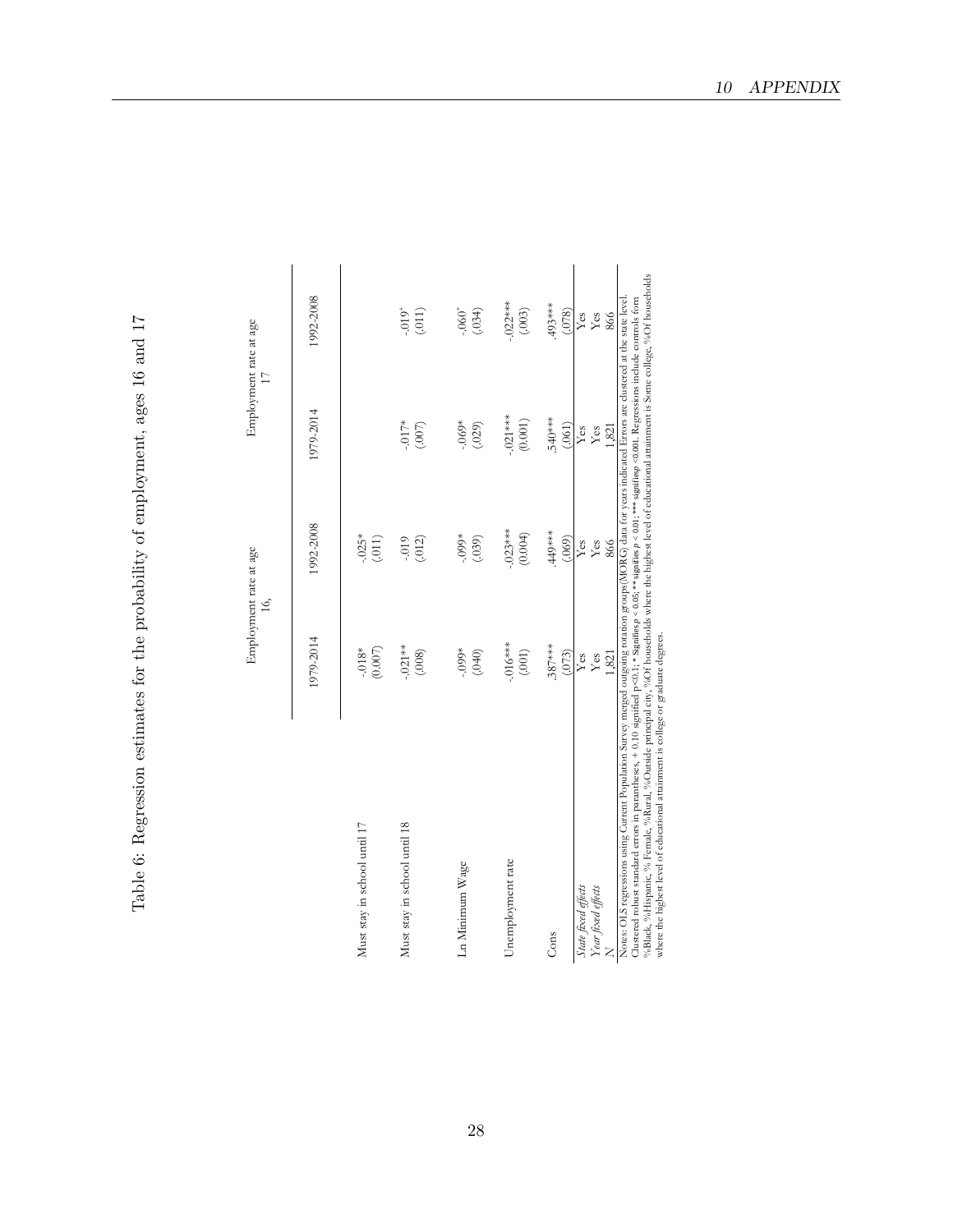|                                     |                     |                    |                      |                    | Employment rate    |                  |                    |                    |                                  |
|-------------------------------------|---------------------|--------------------|----------------------|--------------------|--------------------|------------------|--------------------|--------------------|----------------------------------|
|                                     | Age $16$            | Age $17$           | Age $18$             | Age $19$           | Age $20$           | Age $21$         | Age 22             | Age $23$           | Age $24$                         |
| Maximal<br>leaving<br>age 17        | $-.018*$<br>(0.007) | $-.007$<br>(.009)  | $-0.019*$<br>(0.007) | $-.006$<br>(0.006) | $-.005$<br>(0.007) | .000<br>(0.009)  | .002<br>(0.007)    | .011<br>(.008)     | $-.003$<br>(0.007)               |
| Maximal<br>leaving<br><u>age</u> 18 | $-.021**$<br>(.008) | $-.017*$<br>(.007) | $-0.008$<br>(0.007)  | $-.001$<br>(0.007) | $-.002$<br>(0.009) | 0.001<br>(0.012) | $-.012$<br>(0.009) | $-.006$<br>(0.006) | $-0.013$ <sup>+</sup><br>(0.007) |
| N                                   | 1,821               | 1,821              | 1,821                | 1,821              | 1,821              | 1,821            | 1,821              | 1,821              | 1,821                            |

Table 7: Robustness test for effects of compulsory schooling policies on the employment rate: unaffected age groups

> Notes: OLS regressions using Current Population Survey merged outgoing rotation groups(MORG) data for 1979-2014. Errors are clustered at the state level. Clustered robust standard errors in parantheses, + 0.10 signified p<0.1; \* Signifies  $p$ *<* 0.05; \*\* signifies *p <* 0.01; \*\*\* signifies*p <*0.001. Regressions include controls forn %Black, %Hispanic, % Female, %Rural, %Outside principal city, %Of households where the highest level of educational attainment is Some college, %Of households where the highest level of educational attainment is college or graduate degrees.